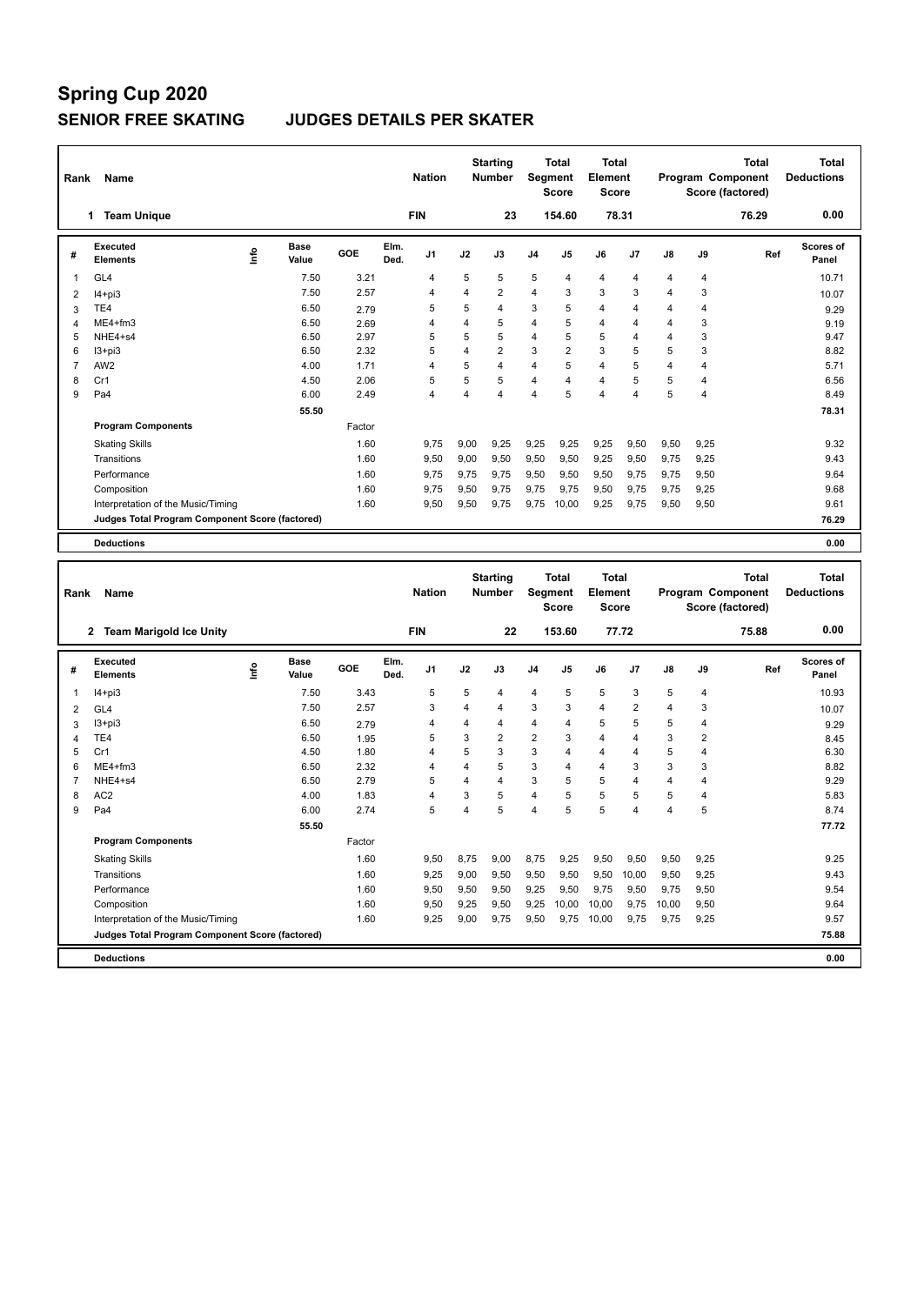**Program Components** 

#### **SENIOR FREE SKATING JUDGES DETAILS PER SKATER**

| Rank           | Name                                            |      |                      |        |              | <b>Nation</b>  |                | <b>Starting</b><br><b>Number</b> |                | <b>Total</b><br>Segment<br><b>Score</b> | Total<br>Element<br><b>Score</b>        |                |                |                | <b>Total</b><br>Program Component<br>Score (factored) | <b>Total</b><br><b>Deductions</b> |
|----------------|-------------------------------------------------|------|----------------------|--------|--------------|----------------|----------------|----------------------------------|----------------|-----------------------------------------|-----------------------------------------|----------------|----------------|----------------|-------------------------------------------------------|-----------------------------------|
|                | 3 Team Nexxice                                  |      |                      |        |              | CAN            |                | 20                               |                | 144.12                                  |                                         | 72.17          |                |                | 71.95                                                 | 0.00                              |
| #              | Executed<br><b>Elements</b>                     | lnfo | <b>Base</b><br>Value | GOE    | Elm.<br>Ded. | J1             | J2             | J3                               | J <sub>4</sub> | J5                                      | J6                                      | J7             | J8             | J9             | Ref                                                   | <b>Scores of</b><br>Panel         |
| 1              | NHE4+s4                                         |      | 6.50                 | 2.69   |              | $\overline{4}$ | 4              | 5                                | 4              | 4                                       | 5                                       | 3              | 4              | 4              |                                                       | 9.19                              |
| 2              | $I4 + pi3$                                      |      | 7.50                 | 0.96   |              | 3              | 3              | $\mathbf{1}$                     | $-2$           | $-2$                                    | $\mathbf 0$                             | 3              | 3              | $\mathbf{1}$   |                                                       | 8.46                              |
| 3              | ME4+fm3                                         |      | 6.50                 | 2.60   |              | $\overline{4}$ | $\overline{4}$ | $\overline{4}$                   | $\overline{4}$ | 4                                       | 3                                       | 4              | 4              | 4              |                                                       | 9.10                              |
| 4              | Pa <sub>4</sub>                                 |      | 6.00                 | 1.63   |              | 3              | $\overline{4}$ | 3                                | 3              | $\overline{2}$                          | 3                                       | $\overline{2}$ | $\overline{2}$ | 3              |                                                       | 7.63                              |
| 5              | TE4                                             |      | 6.50                 | 0.65   |              | 3              | $\overline{2}$ | $\overline{1}$                   | $\overline{2}$ | $\overline{2}$                          | $\mathbf 0$                             | 0              | 0              | $-1$           |                                                       | 7.15                              |
| 6              | GL <sub>4</sub>                                 |      | 7.50                 | 2.36   |              | $\overline{4}$ | 3              | 3                                | 3              | $\overline{2}$                          | 3                                       | 4              | 4              | $\overline{2}$ |                                                       | 9.86                              |
| $\overline{7}$ | $13 + pi3$                                      |      | 6.50                 | 2.23   |              | $\overline{4}$ | $\overline{4}$ | 3                                | $\overline{4}$ | 3                                       | $\overline{4}$                          | 3              | 3              | 3              |                                                       | 8.73                              |
| 8              | AW <sub>2</sub>                                 |      | 4.00                 | 1.49   |              | $\overline{4}$ | 5              | $\overline{4}$                   | 3              | 5                                       | 3                                       | 3              | 4              | 3              |                                                       | 5.49                              |
| 9              | Cr1                                             |      | 4.50                 | 2.06   |              | $\overline{4}$ | 5              | 5                                | 5              | 5                                       | 3                                       | 3              | 5              | 5              |                                                       | 6.56                              |
|                |                                                 |      | 55.50                |        |              |                |                |                                  |                |                                         |                                         |                |                |                |                                                       | 72.17                             |
|                | <b>Program Components</b>                       |      |                      | Factor |              |                |                |                                  |                |                                         |                                         |                |                |                |                                                       |                                   |
|                | <b>Skating Skills</b>                           |      |                      | 1.60   |              | 9,25           | 8,75           | 8,75                             | 9,25           | 8,75                                    | 8,50                                    | 9,25           | 9,50           | 9,00           |                                                       | 9.00                              |
|                | Transitions                                     |      |                      | 1.60   |              | 9,00           | 8,75           | 8,75                             | 9,00           | 8,50                                    | 8,75                                    | 8,50           | 9,00           | 8,75           |                                                       | 8.79                              |
|                | Performance                                     |      |                      | 1.60   |              | 9,50           | 8,75           | 8,50                             | 8,75           | 8,75                                    | 8,50                                    | 9,00           | 9,25           | 9,00           |                                                       | 8.86                              |
|                | Composition                                     |      |                      | 1.60   |              | 9,50           | 9,25           | 9,00                             | 9,50           | 9,25                                    | 8,75                                    | 9,00           | 9,50           | 9,25           |                                                       | 9.25                              |
|                | Interpretation of the Music/Timing              |      |                      | 1.60   |              | 9,25           | 9,00           | 9,00                             | 9,25           | 8,75                                    | 8,75                                    | 9,00           | 9,75           | 9,25           |                                                       | 9.07                              |
|                | Judges Total Program Component Score (factored) |      |                      |        |              |                |                |                                  |                |                                         |                                         |                |                |                |                                                       | 71.95                             |
|                |                                                 |      |                      |        |              |                |                |                                  |                |                                         |                                         |                |                |                |                                                       |                                   |
|                | <b>Deductions</b>                               |      |                      |        |              |                |                |                                  |                |                                         |                                         |                |                |                |                                                       | 0.00                              |
| Rank           | Name                                            |      |                      |        |              | <b>Nation</b>  |                | <b>Starting</b><br><b>Number</b> |                | <b>Total</b><br>Segment<br><b>Score</b> | <b>Total</b><br>Element<br><b>Score</b> |                |                |                | <b>Total</b><br>Program Component<br>Score (factored) | <b>Total</b><br><b>Deductions</b> |
|                | 4 Team Skyliners                                |      |                      |        |              | <b>USA</b>     |                | 19                               |                | 142.03                                  |                                         | 72.99          |                |                | 69.04                                                 | 0.00                              |
| #              | <b>Executed</b><br><b>Elements</b>              | lnfo | <b>Base</b><br>Value | GOE    | Elm.<br>Ded. | J1             | J2             | J3                               | J4             | J <sub>5</sub>                          | J6                                      | J7             | J8             | J9             | Ref                                                   | <b>Scores of</b><br>Panel         |
| 1              | GL <sub>4</sub>                                 |      | 7.50                 | 2.46   |              | 3              | 3              | 3                                | $\overline{4}$ | 3                                       | $\overline{4}$                          | 3              | 4              | 3              |                                                       | 9.96                              |
| 2              | $I4 + pi3$                                      |      | 7.50                 | 2.25   |              | 3              | $\overline{2}$ | 3                                | $\overline{2}$ | 4                                       | $\overline{4}$                          | 3              | 3              | 3              |                                                       | 9.75                              |
| 3              | TE4                                             |      | 6.50                 | 2.04   |              | 3              | $\overline{4}$ | 3                                | 3              | 4                                       | 3                                       | 3              | 3              | 3              |                                                       | 8.54                              |
| 4              | ME4+fm3                                         |      | 6.50                 | 2.60   |              | 3              | $\overline{4}$ | $\overline{4}$                   | $\overline{4}$ | 5                                       | 5                                       | 4              | 4              | 3              |                                                       | 9.10                              |
| 5              | Pa <sub>4</sub>                                 |      | 6.00                 | 1.37   |              | $\mathbf{1}$   | $\overline{2}$ | $\overline{2}$                   | $\overline{2}$ | 3                                       | 3                                       | 3              | 3              | $\mathbf{1}$   |                                                       | 7.37                              |
| 6              | Cr1                                             |      | 4.50                 | 1.16   |              | $\overline{2}$ | $\overline{2}$ | 3                                | $\overline{2}$ | $\overline{2}$                          | 3                                       | 3              | 3              | $\overline{4}$ |                                                       | 5.66                              |
| $\overline{7}$ | AW <sub>2</sub>                                 |      | 4.00                 | 1.43   |              | 3              | 3              | 5                                | $\overline{4}$ | $\overline{\mathbf{A}}$                 | 3                                       | 4              | 3              | $\overline{4}$ |                                                       | 5.43                              |

8 I3+pi3 6.50 1.86 3 3 2 3 2 3 3 3 3 8.36 9 NHE4+s4 6.50 2.32 4 3 4 2 5 3 3 4 4 8.82

Factor

Skating Skills 8,75 8,00 8,25 8,50 8,75 8,50 8,25 8,25 8,50 1.60 8.43

Transitions 1.60 8,50 8,25 8,50 8,00 8,75 9,00 8,00 8,50 8,50 8.43 Performance 2.60 8,75 8,75 8,75 8,75 8,75 9,25 9,00 8,50 9,00 9,00 9,00 8,86 Composition 1.60 8,75 8,25 8,75 8,75 9,50 8,75 8,50 8,75 8,75 8.71

**Deductions 0.00 Judges Total Program Component Score (factored) 69.04**

 **55.50 72.99**

1.60 8,50 8,50 8,50 9,00 9,25 8,50 9,00 9,00 9,00 8.71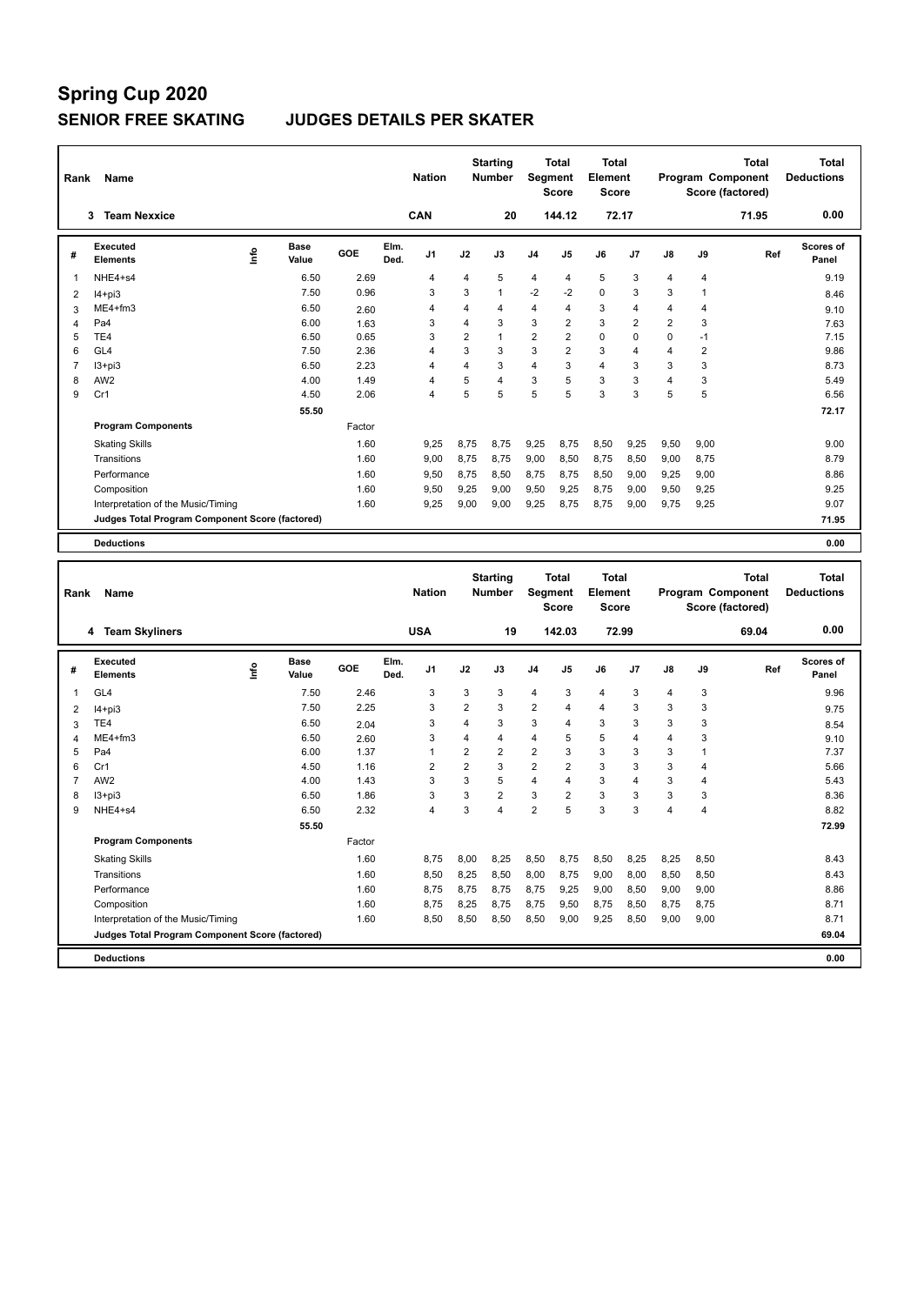### **Spring Cup 2020 SENIOR FREE SKATING JUDGES DETAILS PER SKATER**

| Rank | Name                                            |                              |         | <b>Nation</b>                        |                         | <b>Starting</b><br><b>Number</b> | <b>Segment</b> | <b>Total</b><br><b>Score</b>            | <b>Total</b><br>Element<br><b>Score</b> |                |               |                | <b>Total</b><br>Program Component<br>Score (factored) | <b>Total</b><br><b>Deductions</b> |
|------|-------------------------------------------------|------------------------------|---------|--------------------------------------|-------------------------|----------------------------------|----------------|-----------------------------------------|-----------------------------------------|----------------|---------------|----------------|-------------------------------------------------------|-----------------------------------|
|      | <b>Team Tatarstan</b><br>5                      |                              |         | <b>RUS</b>                           |                         | 21                               |                | 139.08                                  |                                         | 69.72          |               |                | 71.36                                                 | $-2.00$                           |
| #    | Executed<br>Elements                            | <b>Base</b><br>lnfo<br>Value | GOE     | Elm.<br>J1<br>Ded.                   | J2                      | J3                               | J <sub>4</sub> | J <sub>5</sub>                          | J6                                      | J7             | $\mathsf{J}8$ | J9             | Ref                                                   | Scores of<br>Panel                |
| -1   | $ME4 + fm3$                                     | 6.50                         | 1.95    | 4                                    | 4                       | 4                                | 4              | $\overline{2}$                          | 3                                       | $\overline{2}$ | $\mathbf{1}$  | $\overline{2}$ |                                                       | 8.45                              |
| 2    | GL <sub>3</sub>                                 | 6.50                         | $-0.19$ | 4                                    | 1                       | -3                               | $-2$           | $-3$                                    | $\overline{4}$                          | $\mathbf{1}$   | $\Omega$      | $-3$           |                                                       | 6.31                              |
| 3    | NHE4+s4                                         | 6.50                         | 2.69    | 5                                    | 4                       | $\overline{4}$                   | 5              | 4                                       | $\overline{4}$                          | 4              | 4             | $\overline{4}$ |                                                       | 9.19                              |
| 4    | $13 + pi3$                                      | 6.50                         | 2.41    | 5                                    | 4                       | $\overline{4}$                   | 3              | 4                                       | $\overline{4}$                          | 4              | 3             | 3              |                                                       | 8.91                              |
| 5    | Cr1                                             | 4.50                         | 1.48    | 4                                    | 3                       | $\overline{2}$                   | $\overline{4}$ | 3                                       | 3                                       | 4              | 3             | 3              |                                                       | 5.98                              |
| 6    | Pa4                                             | 6.00                         | 1.97    | 4                                    | $\overline{\mathbf{4}}$ | 3                                | 3              | 4                                       | 3                                       | 3              | 3             | 3              |                                                       | 7.97                              |
| 7    | TE4                                             | 6.50                         | 2.14    | 4                                    | 3                       | 3                                | $\overline{4}$ | 4                                       | 3                                       | 3              | 3             | 3              |                                                       | 8.64                              |
| 8    | $13 + pi3$                                      | 6.50                         | 2.23    | 4                                    | $\overline{\mathbf{4}}$ | 3                                | $\overline{4}$ | 3                                       | 3                                       | 4              | 3             | 3              |                                                       | 8.73                              |
| 9    | AW <sub>2</sub>                                 | 4.00                         | 1.54    | 4                                    | 4                       | $\overline{4}$                   | 4              | 5                                       | 3                                       | 4              | $\mathbf{1}$  | $\overline{4}$ |                                                       | 5.54                              |
|      |                                                 | 53.50                        |         |                                      |                         |                                  |                |                                         |                                         |                |               |                |                                                       | 69.72                             |
|      | <b>Program Components</b>                       |                              | Factor  |                                      |                         |                                  |                |                                         |                                         |                |               |                |                                                       |                                   |
|      | <b>Skating Skills</b>                           |                              | 1.60    | 9,75                                 | 8,50                    | 9,00                             | 9,25           | 9,00                                    | 8,75                                    | 9,00           | 9,00          | 9,00           |                                                       | 9.00                              |
|      | Transitions                                     |                              | 1.60    | 9,50                                 | 8,25                    | 8,75                             | 9,00           | 8,50                                    | 9,25                                    | 9,00           | 9,50          | 8,75           |                                                       | 8.96                              |
|      | Performance                                     |                              | 1.60    | 9,25                                 | 9,00                    | 8,50                             | 8,75           | 8,00                                    | 8,25                                    | 9,00           | 8,00          | 8,50           |                                                       | 8.57                              |
|      | Composition                                     |                              | 1.60    | 9,50                                 | 8,50                    | 9,00                             | 9,25           | 9,00                                    | 9,00                                    | 9,00           | 9,00          | 9,25           |                                                       | 9.07                              |
|      | Interpretation of the Music/Timing              |                              | 1.60    | 9,25                                 | 8,25                    | 8,75                             | 9,00           | 9,00                                    | 9,00                                    | 9,00           | 9,25          | 9,00           |                                                       | 9.00                              |
|      | Judges Total Program Component Score (factored) |                              |         |                                      |                         |                                  |                |                                         |                                         |                |               |                |                                                       | 71.36                             |
|      | <b>Deductions</b>                               | Falls: -2.00                 |         |                                      |                         |                                  |                |                                         |                                         |                |               |                |                                                       | $-2.00$                           |
|      |                                                 |                              |         |                                      |                         |                                  |                |                                         |                                         |                |               |                |                                                       |                                   |
| Rank | <b>Name</b>                                     |                              |         | <b>Nation</b>                        |                         | <b>Starting</b><br><b>Number</b> |                | <b>Total</b><br>Segment<br><b>Score</b> | <b>Total</b><br>Element<br><b>Score</b> |                |               |                | <b>Total</b><br>Program Component<br>Score (factored) | <b>Total</b><br><b>Deductions</b> |
|      | <b>Team Jingu Ice Messengers</b><br>6           |                              |         | <b>JPN</b>                           |                         | 15                               |                | 118.53                                  |                                         | 63.07          |               |                | 56.46                                                 | $-1.00$                           |
| #    | <b>Executed</b><br>Elemente                     | Base<br>န္<br>161            | GOE     | Elm.<br>J <sub>1</sub><br><b>Dod</b> | J2                      | J3                               | J <sub>4</sub> | J <sub>5</sub>                          | J6                                      | J7             | $\mathsf{J}8$ | J9             | Ref                                                   | <b>Scores of</b><br><b>Donal</b>  |

| #              | <b>Executed</b><br><b>Elements</b>              | <u>lnfo</u> | <b>Base</b><br>Value | <b>GOE</b> | Elm.<br>Ded. | J <sub>1</sub> | J2             | J3             | J <sub>4</sub> | J <sub>5</sub> | J6             | J <sub>7</sub> | $\mathsf{J}8$  | J9             | Ref | <b>Scores of</b><br>Panel |
|----------------|-------------------------------------------------|-------------|----------------------|------------|--------------|----------------|----------------|----------------|----------------|----------------|----------------|----------------|----------------|----------------|-----|---------------------------|
|                | AC <sub>2</sub>                                 |             | 4.00                 | 0.97       |              | $\overline{2}$ | 3              | 3              | 3              | 3              | $\overline{2}$ | $\overline{2}$ | $\overline{2}$ | $\overline{2}$ |     | 4.97                      |
| $\overline{2}$ | NHE4+s4                                         | F           | 6.50                 | $-0.56$    |              | $-1$           | $-1$           | $\Omega$       | $-2$           | $-1$           | $-1$           | $\Omega$       | $-1$           | $-1$           |     | 5.94                      |
| 3              | GL4                                             |             | 7.50                 | 1.39       |              | 2              | 2              |                | 1              | $\overline{2}$ | 2              | 2              | 2              | 2              |     | 8.89                      |
| 4              | TE4                                             |             | 6.50                 | 0.84       |              |                | 2              |                | 2              | 0              | 0              | 4              | 2              | 2              |     | 7.34                      |
| 5              | $13 + pi3$                                      |             | 6.50                 | 1.02       |              | 2              |                | 2              | 1              |                | 2              | $\overline{2}$ | 2              | 0              |     | 7.52                      |
| 6              | $ME4 + fm3$                                     |             | 6.50                 | 1.67       |              | $\overline{2}$ | 3              | 3              | $\overline{2}$ | 4              | $\overline{2}$ | 3              | 3              |                |     | 8.17                      |
| 7              | Pa4                                             |             | 6.00                 | 1.37       |              | 3              | $\overline{2}$ |                | 3              | 3              | $\overline{2}$ | 3              | $\overline{2}$ |                |     | 7.37                      |
| 8              | $13 + pi3$                                      |             | 6.50                 | 0.84       |              | 2              | 2              | 0              | 2              | $-1$           |                | 1              | 2              |                |     | 7.34                      |
| 9              | Cr1                                             |             | 4.50                 | 1.03       |              | $\overline{2}$ | $\overline{2}$ | $\overline{2}$ | $\overline{2}$ | 3              |                | 3              | 3              | $\overline{2}$ |     | 5.53                      |
|                |                                                 |             | 54.50                |            |              |                |                |                |                |                |                |                |                |                |     | 63.07                     |
|                | <b>Program Components</b>                       |             |                      | Factor     |              |                |                |                |                |                |                |                |                |                |     |                           |
|                | <b>Skating Skills</b>                           |             |                      | 1.60       |              | 6,75           | 6,75           | 6,75           | 7,00           | 6,00           | 6,50           | 7,25           | 7,25           | 6,75           |     | 6.82                      |
|                | Transitions                                     |             |                      | 1.60       |              | 6,75           | 6,50           | 6,50           | 6,50           | 6,00           | 7,00           | 7,00           | 7,25           | 6,50           |     | 6.68                      |
|                | Performance                                     |             |                      | 1.60       |              | 7,25           | 7,00           | 7,00           | 7,25           | 7,25           | 6,75           | 7,50           | 7,00           | 7,00           |     | 7.11                      |
|                | Composition                                     |             |                      | 1.60       |              | 7,25           | 7,50           | 7,00           | 7,00           | 7,75           | 7,25           | 7,75           | 7,50           | 7,50           |     | 7.39                      |
|                | Interpretation of the Music/Timing              |             |                      | 1.60       |              | 7,00           | 7,25           | 7,25           | 7,00           | 7,50           | 7,50           | 7,75           | 7,25           | 7,25           |     | 7.29                      |
|                | Judges Total Program Component Score (factored) |             |                      |            |              |                |                |                |                |                |                |                |                |                |     | 56.46                     |
|                | <b>Deductions</b>                               |             | Falls:               | $-1.00$    |              |                |                |                |                |                |                |                |                |                |     | $-1.00$                   |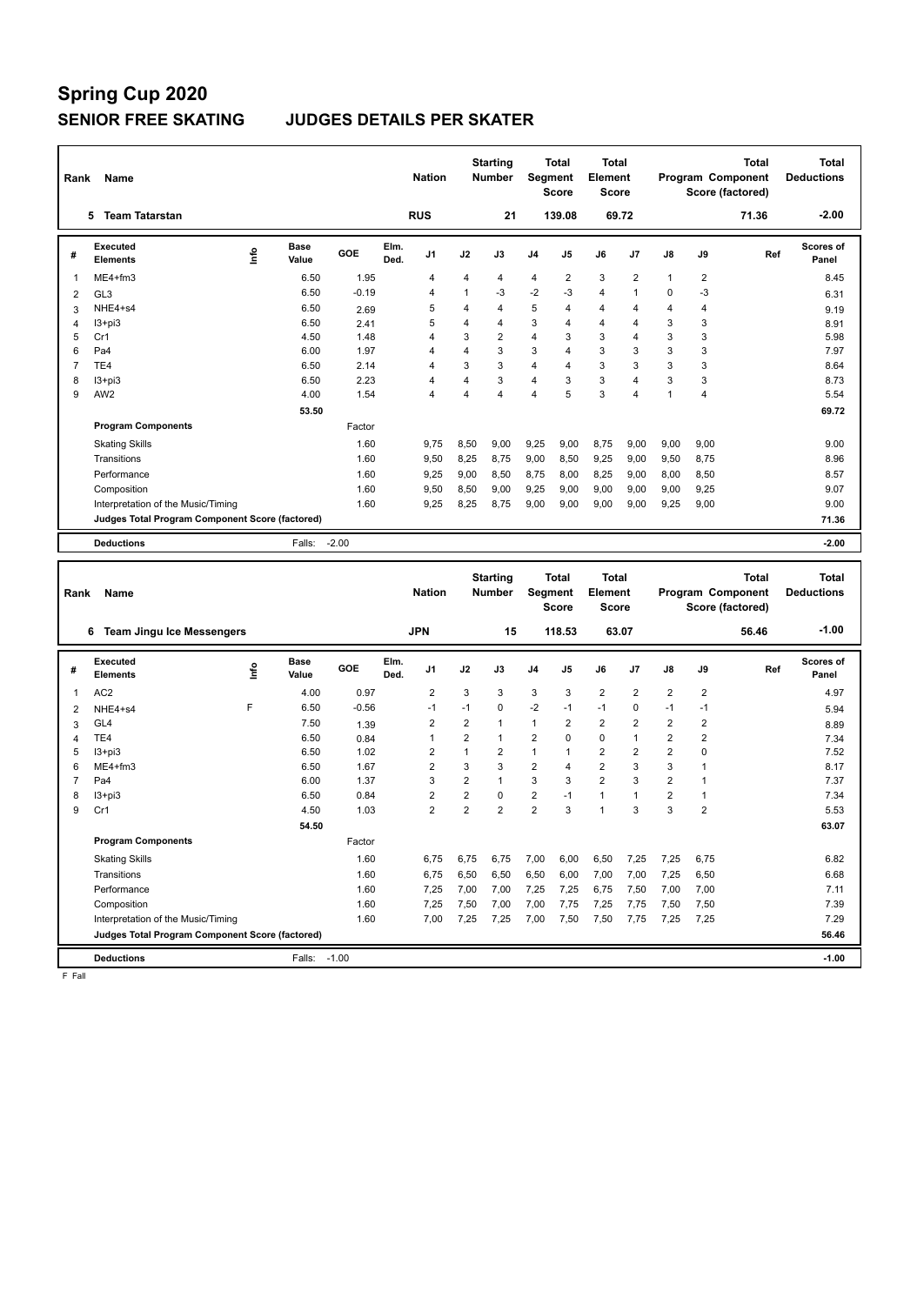#### **SENIOR FREE SKATING JUDGES DETAILS PER SKATER**

| Rank           | Name                                            |                              |         |              | <b>Nation</b>  |                | <b>Starting</b><br><b>Number</b> | Segment        | <b>Total</b><br><b>Score</b> | <b>Total</b><br>Element<br><b>Score</b> |                |                         |                | <b>Total</b><br>Program Component<br>Score (factored) | <b>Total</b><br><b>Deductions</b> |
|----------------|-------------------------------------------------|------------------------------|---------|--------------|----------------|----------------|----------------------------------|----------------|------------------------------|-----------------------------------------|----------------|-------------------------|----------------|-------------------------------------------------------|-----------------------------------|
|                | <b>Team Hot Shivers</b><br>7                    |                              |         |              | <b>ITA</b>     |                | 17                               |                | 117.45                       |                                         | 57.81          |                         |                | 59.64                                                 | 0.00                              |
| #              | Executed<br><b>Elements</b>                     | <b>Base</b><br>lnfo<br>Value | GOE     | Elm.<br>Ded. | J1             | J2             | J3                               | J <sub>4</sub> | J5                           | J6                                      | J7             | J8                      | J9             | Ref                                                   | Scores of<br>Panel                |
| $\overline{1}$ | GL <sub>3</sub>                                 | 6.50                         | 0.93    |              | 1              | $\mathbf{1}$   | 2                                | 2              | $\mathbf{1}$                 | $\mathbf{1}$                            | 2              | 2                       | $\mathbf{1}$   |                                                       | 7.43                              |
| $\overline{2}$ | TE4                                             | 6.50                         | 1.11    |              | $\mathbf{1}$   | $\overline{2}$ | $\overline{1}$                   | $\overline{2}$ | $\mathbf{1}$                 | $\overline{2}$                          | 3              | $\overline{2}$          | $\overline{2}$ |                                                       | 7.61                              |
| 3              | $13 + pi3$                                      | 6.50                         | 0.84    |              | 1              | $\mathbf{1}$   | $\mathbf 0$                      | $\overline{2}$ | $\mathbf{1}$                 | $\overline{2}$                          | 3              | 1                       | $\mathbf{1}$   |                                                       | 7.34                              |
| 4              | Pa3                                             | 5.00                         | 0.29    |              | 1              | 0              | $\mathbf 0$                      | $\overline{2}$ | $\mathbf{1}$                 | $\mathbf{1}$                            | 0              | $\mathbf{1}$            | $\mathbf 0$    |                                                       | 5.29                              |
| 5              | NHE4+s3                                         | 5.00                         | 1.00    |              | $\overline{2}$ | $\overline{2}$ | $\overline{2}$                   | $\overline{2}$ | 2                            | $\overline{2}$                          | $\overline{2}$ | $\overline{2}$          | $\overline{2}$ |                                                       | 6.00                              |
| 6              | $ME4 + fm2$                                     | 5.50                         | 0.86    |              | 1              | $\mathbf{1}$   | $\mathbf{1}$                     | 0              | $\overline{2}$               | 3                                       | $\overline{2}$ | 3                       | $\mathbf{1}$   |                                                       | 6.36                              |
| $\overline{7}$ | Cr1                                             | 4.50                         | 0.96    |              | 1              | $\overline{2}$ | 3                                | $\overline{2}$ | $\overline{2}$               | $\mathbf{1}$                            | 3              | $\overline{\mathbf{4}}$ | $\overline{2}$ |                                                       | 5.46                              |
| 8              | $13 + pi3$                                      | 6.50                         | 1.02    |              | $\overline{2}$ | $\mathbf{1}$   | $\mathbf{1}$                     | $\mathbf{1}$   | $\overline{2}$               | $\overline{2}$                          | $\overline{2}$ | $\overline{2}$          | $\mathbf{1}$   |                                                       | 7.52                              |
| 9              | AW <sub>2</sub>                                 | 4.00                         | 0.80    |              | $\mathbf{1}$   | $\overline{2}$ | $\overline{2}$                   | $\mathbf{1}$   | 3                            | $\overline{1}$                          | 3              | $\overline{\mathbf{A}}$ | $\overline{2}$ |                                                       | 4.80                              |
|                |                                                 | 50.00                        |         |              |                |                |                                  |                |                              |                                         |                |                         |                |                                                       | 57.81                             |
|                | <b>Program Components</b>                       |                              | Factor  |              |                |                |                                  |                |                              |                                         |                |                         |                |                                                       |                                   |
|                | <b>Skating Skills</b>                           |                              | 1.60    |              | 7.25           | 7,00           | 7,00                             | 7,50           | 6,75                         | 7,25                                    | 7,50           | 7,50                    | 7,00           |                                                       | 7.21                              |
|                | Transitions                                     |                              | 1.60    |              | 7,00           | 6,75           | 7,25                             | 7,75           | 7,50                         | 7,50                                    | 7,25           | 7,25                    | 7,00           |                                                       | 7.25                              |
|                | Performance                                     |                              | 1.60    |              | 7,00           | 6,75           | 7,50                             | 8,00           | 7,50                         | 7,50                                    | 7,75           | 7,75                    | 7,25           |                                                       | 7.46                              |
|                | Composition                                     |                              | 1.60    |              | 7,25           | 7,25           | 7,50                             | 7,75           | 8,50                         | 7,75                                    | 8,00           | 8,25                    | 7,50           |                                                       | 7.71                              |
|                | Interpretation of the Music/Timing              |                              | 1.60    |              | 7,00           | 7,00           | 7,75                             | 8,00           | 7,75                         | 7,50                                    | 8,00           | 8,00                    | 7,50           |                                                       | 7.64                              |
|                | Judges Total Program Component Score (factored) |                              |         |              |                |                |                                  |                |                              |                                         |                |                         |                |                                                       | 59.64                             |
|                | <b>Deductions</b>                               |                              |         |              |                |                |                                  |                |                              |                                         |                |                         |                |                                                       | 0.00                              |
|                |                                                 |                              |         |              |                |                |                                  |                |                              |                                         |                |                         |                |                                                       |                                   |
| Rank           | Name                                            |                              |         |              | <b>Nation</b>  |                | <b>Starting</b><br><b>Number</b> | <b>Segment</b> | <b>Total</b><br><b>Score</b> | Total<br>Element<br><b>Score</b>        |                |                         |                | Total<br>Program Component<br>Score (factored)        | <b>Total</b><br><b>Deductions</b> |
|                | <b>Team Crystallettes</b><br>8                  |                              |         |              | <b>USA</b>     |                | 18                               |                | 115.64                       |                                         | 59.47          |                         |                | 58.17                                                 | $-2.00$                           |
| #              | Executed<br><b>Elements</b>                     | <b>Base</b><br>lnfo<br>Value | GOE     | Elm.<br>Ded. | J1             | J2             | J3                               | J4             | J <sub>5</sub>               | J6                                      | J7             | J8                      | J9             | Ref                                                   | Scores of<br>Panel                |
| $\overline{1}$ | Pa4                                             | F<br>6.00                    | $-0.09$ |              | $-1$           | 1              | 0                                | $-1$           | 0                            | $\mathbf 0$                             | 0              | 1                       | -1             |                                                       | 5.91                              |
| $\overline{2}$ | GL <sub>3</sub>                                 | 6.50                         | 1.11    |              | $\mathbf{1}$   | $\overline{2}$ | $\overline{2}$                   | $\mathbf{1}$   | 2                            | $\overline{2}$                          | $\overline{2}$ | $\overline{2}$          | $\mathbf{0}$   |                                                       | 7.61                              |
| 3              | $13 + pi3$                                      | 6.50                         | 1.21    |              | 2              | $\overline{2}$ | $\mathbf{1}$                     | 2              | 0                            | $\overline{2}$                          | 3              | $\overline{2}$          | $\overline{2}$ |                                                       | 7.71                              |
| 4              | $ME4 + fm3$                                     | 6.50                         | 1.21    |              | $\overline{2}$ | $\mathbf{1}$   | $\overline{2}$                   | $\mathbf{1}$   | 3                            | $\overline{2}$                          | 3              | $\overline{2}$          | $\mathbf{1}$   |                                                       | 7.71                              |
| 5              | $13 + pi3$                                      | 6.50                         | 0.84    |              | $\overline{2}$ | 1              | $\mathbf{1}$                     | 2              | 1                            | $\overline{2}$                          | $\overline{1}$ | 1                       | $\mathbf{1}$   |                                                       | 7.34                              |

 AW2 4.00 0.63 1 2 1 1 3 2 3 0 1 4.63 TE4 F 6.50 -0.84 -1 -1 -1 -3 0 -2 0 -2 -2 5.66 Cr1 4.50 0.51 2 -1 1 0 1 1 3 1 2 5.01 NHE4+s4 6.50 1.39 2 2 2 1 3 2 3 2 2 7.89

Skating Skills 7,00 6,75 6,75 6,75 7,50 7,75 7,50 7,25 7,25 1.60 7.14

Transitions 1.60 6,75 6,75 6,75 7,00 7,00 7,75 7,50 7,50 7,25 7.11 Performance 1.60 7,00 6,50 6,50 7,25 7,25 7,75 7,75 7,50 7,25 7.21 Composition 1.60 7,25 6,25 7,25 7,50 7,75 8,00 7,75 7,25 7,50 7.46 Interpretation of the Music/Timing 1.60 6,75 6,00 7,00 7,50 7,75 8,25 8,00 7,50 7,50 7,50 7,43

**Deductions** Falls: -2.00 **-2.00 Judges Total Program Component Score (factored) 58.17**

Factor

 **53.50 59.47**

F Fall

**Program Components**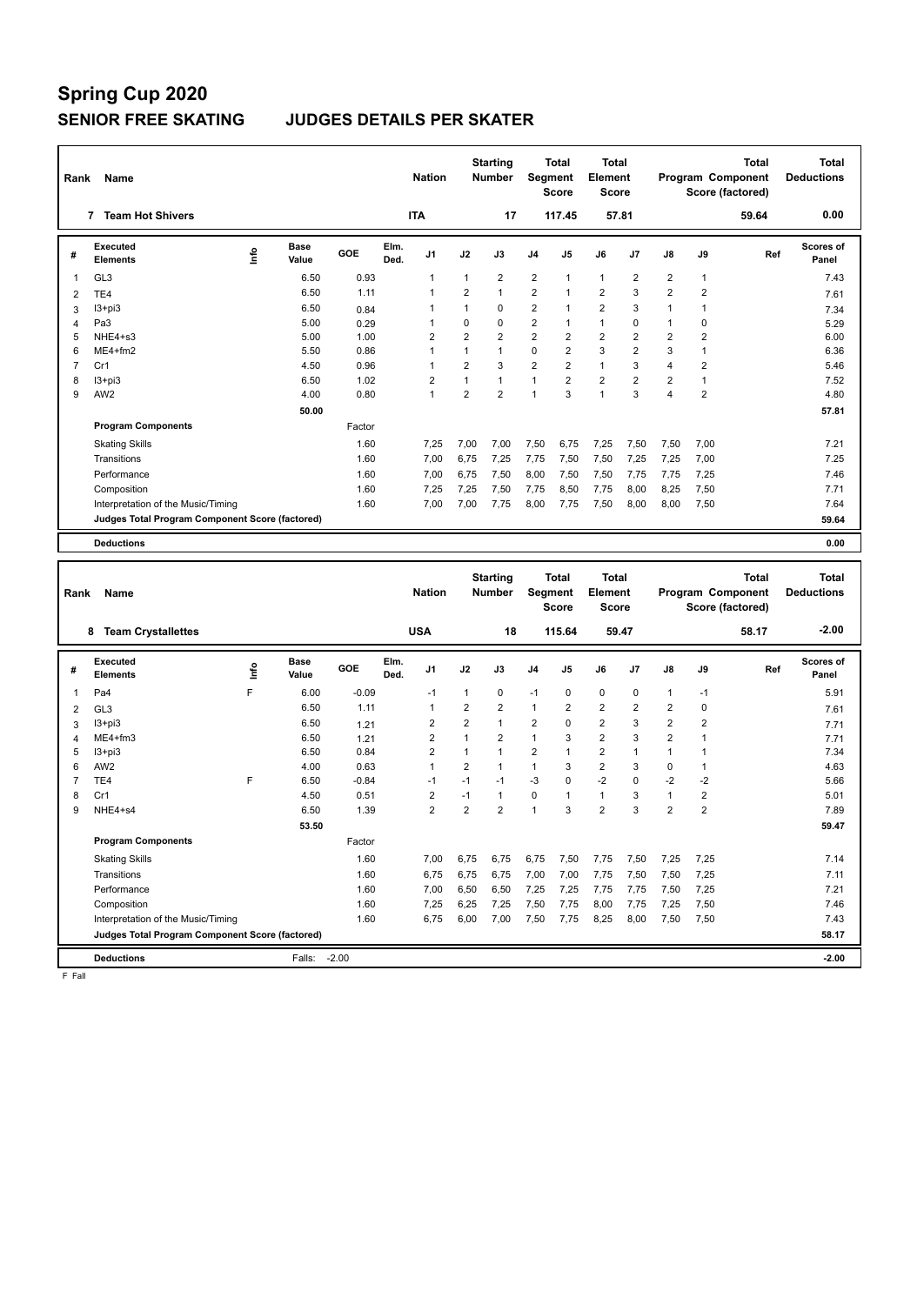### **SENIOR FREE SKATING JUDGES DETAILS PER SKATER**

| Rank | Name                                            |      |                      |         |              | <b>Nation</b>  |                | <b>Starting</b><br><b>Number</b> | Segment        | <b>Total</b><br><b>Score</b> | <b>Total</b><br>Element<br><b>Score</b> |                |                |                | <b>Total</b><br>Program Component<br>Score (factored) | <b>Total</b><br><b>Deductions</b> |
|------|-------------------------------------------------|------|----------------------|---------|--------------|----------------|----------------|----------------------------------|----------------|------------------------------|-----------------------------------------|----------------|----------------|----------------|-------------------------------------------------------|-----------------------------------|
|      | <b>Team Zoulous</b><br>9                        |      |                      |         |              | <b>FRA</b>     |                | 16                               |                | 111.48                       |                                         | 54.37          |                |                | 58.11                                                 | $-1.00$                           |
| #    | Executed<br><b>Elements</b>                     | Info | <b>Base</b><br>Value | GOE     | Elm.<br>Ded. | J <sub>1</sub> | J2             | J3                               | J <sub>4</sub> | J5                           | J6                                      | J7             | J8             | J9             | Ref                                                   | Scores of<br>Panel                |
| 1    | TE3                                             |      | 5.50                 | 0.39    |              | $\mathbf{1}$   | $\mathbf{1}$   | $\mathbf{1}$                     | $-2$           | $\mathbf 0$                  | $\mathbf{1}$                            | $\mathbf{1}$   | $\overline{2}$ | $\mathbf 0$    |                                                       | 5.89                              |
| 2    | $ME4 + fm2$                                     |      | 5.50                 | 1.18    |              | $\overline{2}$ | $\overline{2}$ | 3                                | 0              | $\overline{4}$               | $\overline{2}$                          | $\overline{2}$ | $\overline{2}$ | $\overline{2}$ |                                                       | 6.68                              |
| 3    | NHE4+s3                                         |      | 5.00                 | 0.86    |              | $\overline{2}$ | $\overline{2}$ | $\overline{2}$                   | $\mathbf{1}$   | $\overline{2}$               | $\overline{2}$                          | $\overline{2}$ | 1              | 1              |                                                       | 5.86                              |
| 4    | GL <sub>4</sub>                                 |      | 7.50                 | 1.07    |              | 2              | $\overline{2}$ | $\overline{2}$                   | 0              |                              | 3                                       | 1              | 0              | 2              |                                                       | 8.57                              |
| 5    | $13+pi2$                                        |      | 5.00                 | 0.21    |              | $-1$           | $\mathbf{1}$   | $\overline{2}$                   | $-1$           | 0                            | $\overline{2}$                          | $-1$           |                | 1              |                                                       | 5.21                              |
| 6    | Cr1                                             |      | 4.50                 | 0.71    |              | $\overline{2}$ | $\overline{2}$ | $\overline{2}$                   | 1              |                              | $\mathbf{1}$                            | 3              |                | $\overline{2}$ |                                                       | 5.21                              |
| 7    | Pa <sub>3</sub>                                 | E    | 5.00                 | $-0.57$ |              | $-2$           | $\mathbf 0$    | $-1$                             | $-2$           | $\mathbf 0$                  | $-1$                                    | $-1$           | $-1$           | $-2$           |                                                       | 4.43                              |
| 8    | $13 + pi3$                                      |      | 6.50                 | 0.93    |              | 2              | 0              | 1                                | 1              |                              | $\overline{2}$                          | 2              | 3              | 1              |                                                       | 7.43                              |
| 9    | AW <sub>2</sub>                                 |      | 4.00                 | 1.09    |              | $\overline{2}$ | 3              | 3                                | $\overline{1}$ | $\overline{4}$               | $\overline{2}$                          | 4              | $\overline{2}$ | 3              |                                                       | 5.09                              |
|      |                                                 |      | 48.50                |         |              |                |                |                                  |                |                              |                                         |                |                |                |                                                       | 54.37                             |
|      | <b>Program Components</b>                       |      |                      | Factor  |              |                |                |                                  |                |                              |                                         |                |                |                |                                                       |                                   |
|      | <b>Skating Skills</b>                           |      |                      | 1.60    |              | 7.25           | 7,00           | 6.75                             | 6,25           | 6.75                         | 7,25                                    | 7,25           | 6.75           | 6,75           |                                                       | 6.93                              |
|      | Transitions                                     |      |                      | 1.60    |              | 7,00           | 6,75           | 7,00                             | 6,25           | 7,50                         | 7,50                                    | 7,25           | 6.75           | 7,00           |                                                       | 7.04                              |
|      | Performance                                     |      |                      | 1.60    |              | 7,50           | 7,25           | 7,25                             | 6,75           | 7,50                         | 8,00                                    | 7,50           | 7,50           | 7,25           |                                                       | 7.39                              |
|      | Composition                                     |      |                      | 1.60    |              | 7,25           | 7,50           | 7,50                             | 7,00           | 8,50                         | 7,75                                    | 7,75           | 7,00           | 7,50           |                                                       | 7.46                              |
|      | Interpretation of the Music/Timing              |      |                      | 1.60    |              | 7,00           | 7,50           | 7.75                             | 7,00           | 7,75                         | 8,00                                    | 7,75           | 7,25           | 7,50           |                                                       | 7.50                              |
|      | Judges Total Program Component Score (factored) |      |                      |         |              |                |                |                                  |                |                              |                                         |                |                |                |                                                       | 58.11                             |
|      | <b>Deductions</b>                               |      | Falls:               | $-1.00$ |              |                |                |                                  |                |                              |                                         |                |                |                |                                                       | $-1.00$                           |

| Rank | Name                                            |    |                      |        |              | <b>Nation</b>  |                | <b>Starting</b><br><b>Number</b> | Segment        | <b>Total</b><br><b>Score</b> | Total<br>Element<br><b>Score</b> |                |                |                | <b>Total</b><br>Program Component<br>Score (factored) | <b>Total</b><br><b>Deductions</b> |
|------|-------------------------------------------------|----|----------------------|--------|--------------|----------------|----------------|----------------------------------|----------------|------------------------------|----------------------------------|----------------|----------------|----------------|-------------------------------------------------------|-----------------------------------|
| 10   | <b>Team Passion</b>                             |    |                      |        |              | <b>HUN</b>     |                | 13                               |                | 110.52                       | 56.40                            |                |                |                | 54.12                                                 | 0.00                              |
| #    | Executed<br><b>Elements</b>                     | ۴ô | <b>Base</b><br>Value | GOE    | Elm.<br>Ded. | J <sub>1</sub> | J2             | J3                               | J <sub>4</sub> | J5                           | J6                               | J <sub>7</sub> | J8             | J9             | Ref                                                   | <b>Scores of</b><br>Panel         |
| 1    | $NHE4+s2$                                       |    | 4.00                 | 0.57   |              | $\mathbf{1}$   | 1              | 2                                | $\overline{2}$ | $\overline{2}$               | $\mathbf{1}$                     | $\overline{2}$ | 1              | $\mathbf{1}$   |                                                       | 4.57                              |
| 2    | $13 + pi2$                                      |    | 5.00                 | 0.57   |              | $\mathbf{1}$   | 0              | 0                                | 2              | $\overline{2}$               | $\overline{2}$                   | $\overline{1}$ | 1              | 1              |                                                       | 5.57                              |
| 3    | GL <sub>3</sub>                                 |    | 6.50                 | 1.02   |              | 1              | 1              | 1                                | $\mathbf{1}$   | 1                            | $\overline{2}$                   | 3              | $\overline{2}$ | 3              |                                                       | 7.52                              |
| 4    | TE3                                             |    | 5.50                 | 0.39   |              | 0              | 0              | 0                                | $\mathbf{1}$   |                              | $\mathbf{1}$                     | $\overline{2}$ | 1              | 1              |                                                       | 5.89                              |
| 5    | $ME4 + fm3$                                     |    | 6.50                 | 1.30   |              | 2              | $\overline{2}$ | $\overline{2}$                   | 3              | $\overline{2}$               | $\overline{2}$                   | $\overline{2}$ | $\overline{2}$ | $\overline{2}$ |                                                       | 7.80                              |
| 6    | Pa4                                             |    | 6.00                 | 1.20   |              | $\overline{2}$ | 3              | 1                                | $\overline{2}$ | 4                            | $\overline{2}$                   | $\overline{2}$ | $\overline{2}$ | 1              |                                                       | 7.20                              |
| 7    | $13 + pi3$                                      |    | 6.50                 | 1.39   |              | $\overline{2}$ | 1              | 0                                | $\overline{2}$ | 3                            | $\overline{2}$                   | 3              | 3              | $\overline{2}$ |                                                       | 7.89                              |
| 8    | AW <sub>2</sub>                                 |    | 4.00                 | 0.69   |              | $\mathbf{1}$   | $\overline{2}$ | $\overline{2}$                   | $\mathbf{1}$   | 3                            | $\overline{2}$                   | 3              | 1              | 1              |                                                       | 4.69                              |
| 9    | Cr1                                             |    | 4.50                 | 0.77   |              | $\Omega$       | 1              | 1                                | $\overline{2}$ | $\overline{2}$               | $\mathbf{1}$                     | 3              | 3              | $\overline{2}$ |                                                       | 5.27                              |
|      |                                                 |    | 48.50                |        |              |                |                |                                  |                |                              |                                  |                |                |                |                                                       | 56.40                             |
|      | <b>Program Components</b>                       |    |                      | Factor |              |                |                |                                  |                |                              |                                  |                |                |                |                                                       |                                   |
|      | <b>Skating Skills</b>                           |    |                      | 1.60   |              | 5.75           | 5,50           | 6.00                             | 6,75           | 6,50                         | 6,75                             | 7,00           | 7,25           | 7,00           |                                                       | 6.54                              |
|      | Transitions                                     |    |                      | 1.60   |              | 5,50           | 5,50           | 6.25                             | 7,00           | 7,00                         | 7,00                             | 6,75           | 7,00           | 6,75           |                                                       | 6.61                              |
|      | Performance                                     |    |                      | 1.60   |              | 6,00           | 6,00           | 6,50                             | 7,25           | 7,50                         | 7,00                             | 7,50           | 7,25           | 7,25           |                                                       | 6.96                              |
|      | Composition                                     |    |                      | 1.60   |              | 5,75           | 6,00           | 6,25                             | 7,50           | 7,75                         | 6,75                             | 7,50           | 7,50           | 7,25           |                                                       | 6.96                              |
|      | Interpretation of the Music/Timing              |    |                      | 1.60   |              | 5,50           | 5,75           | 6.00                             | 7,50           | 7,25                         | 7,25                             | 7,25           | 7,00           | 6,75           |                                                       | 6.75                              |
|      | Judges Total Program Component Score (factored) |    |                      |        |              |                |                |                                  |                |                              |                                  |                |                |                |                                                       | 54.12                             |
|      | <b>Deductions</b>                               |    |                      |        |              |                |                |                                  |                |                              |                                  |                |                |                |                                                       | 0.00                              |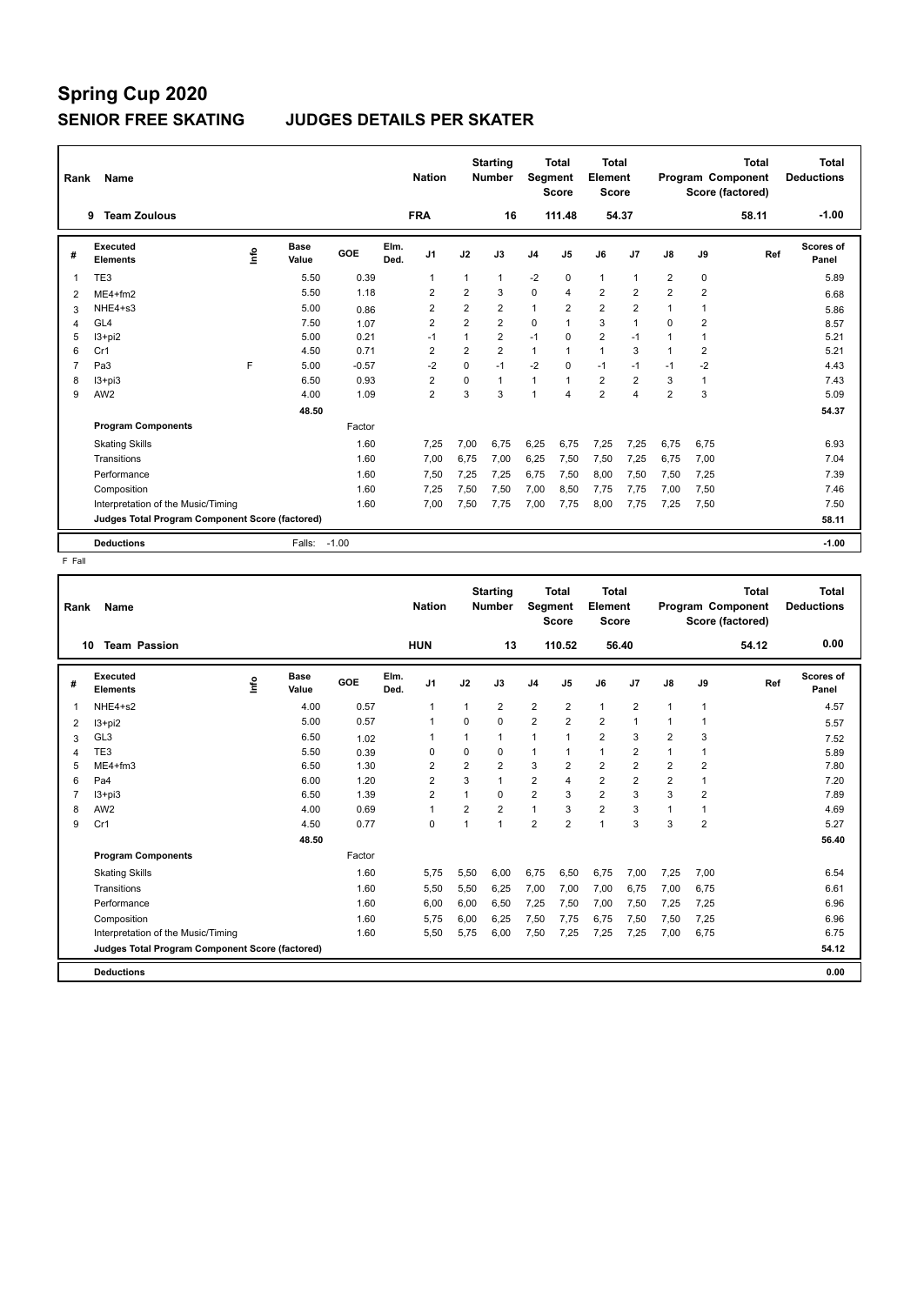### **SENIOR FREE SKATING JUDGES DETAILS PER SKATER**

| Rank | Name                                            |    |               |         |              | <b>Nation</b>  |                | <b>Starting</b><br><b>Number</b> | Segment        | <b>Total</b><br><b>Score</b> | <b>Total</b><br>Element<br><b>Score</b> |                |                |             | <b>Total</b><br>Program Component<br>Score (factored) | <b>Total</b><br><b>Deductions</b> |
|------|-------------------------------------------------|----|---------------|---------|--------------|----------------|----------------|----------------------------------|----------------|------------------------------|-----------------------------------------|----------------|----------------|-------------|-------------------------------------------------------|-----------------------------------|
| 11   | <b>Team Berlin 1</b>                            |    |               |         |              | <b>GER</b>     |                | 14                               |                | 105.60                       |                                         | 53.95          |                |             | 53.65                                                 | $-2.00$                           |
| #    | Executed<br><b>Elements</b>                     | ۴ů | Base<br>Value | GOE     | Elm.<br>Ded. | J <sub>1</sub> | J2             | J3                               | J <sub>4</sub> | J <sub>5</sub>               | J6                                      | J7             | J8             | J9          | Ref                                                   | Scores of<br>Panel                |
| 1    | GL <sub>3</sub>                                 | F  | 6.50          | $-2.14$ |              | $-2$           | $-3$           | -4                               | $-3$           | $-3$                         | $-3$                                    | $-3$           | $-4$           | $-4$        |                                                       | 4.36                              |
| 2    | TE4                                             |    | 6.50          | 0.56    |              | $\overline{2}$ | $\overline{2}$ | 1                                | 0              | $-1$                         | $\mathbf{1}$                            | 1              |                | $\mathbf 0$ |                                                       | 7.06                              |
| 3    | $13 + pi3$                                      |    | 6.50          | 0.74    |              | $\overline{2}$ | 1              | 1                                | 1              | $\overline{2}$               | $\mathbf{1}$                            | $\overline{1}$ |                | 1           |                                                       | 7.24                              |
| 4    | $ME4+fm2$                                       |    | 5.50          | 1.18    |              | 2              | 2              | 3                                | 0              | 3                            | 2                                       | 3              |                | 2           |                                                       | 6.68                              |
| 5    | NHE4+s3                                         |    | 5.00          | 0.79    |              | 3              | $\overline{2}$ | $\overline{2}$                   | 1              | $\overline{2}$               | $\overline{2}$                          | 1              |                | 1           |                                                       | 5.79                              |
| 6    | Pa4                                             | F  | 6.00          | 0.09    |              | $-1$           | 3              | $\Omega$                         | $-1$           | $\overline{1}$               | $\Omega$                                | 1              | $\Omega$       | $\Omega$    |                                                       | 6.09                              |
| 7    | $13 + pi3$                                      |    | 6.50          | 0.09    |              | $\overline{2}$ | 1              | $\Omega$                         | $-2$           | $-1$                         | $\mathbf{1}$                            | 3              | $-1$           | $-1$        |                                                       | 6.59                              |
| 8    | Cr1                                             |    | 4.50          | 0.90    |              | 2              | $\overline{2}$ | $\overline{2}$                   | $\overline{2}$ | 2                            | 0                                       | 3              | 3              | 1           |                                                       | 5.40                              |
| 9    | AC <sub>2</sub>                                 |    | 4.00          | 0.74    |              | $\overline{2}$ | 1              | 3                                | $\overline{1}$ | 3                            | $\overline{2}$                          | $\overline{2}$ | $\overline{2}$ | 1           |                                                       | 4.74                              |
|      |                                                 |    | 51.00         |         |              |                |                |                                  |                |                              |                                         |                |                |             |                                                       | 53.95                             |
|      | <b>Program Components</b>                       |    |               | Factor  |              |                |                |                                  |                |                              |                                         |                |                |             |                                                       |                                   |
|      | <b>Skating Skills</b>                           |    |               | 1.60    |              | 6.75           | 6.25           | 6,50                             | 6,50           | 6,00                         | 6,25                                    | 7,00           | 6,50           | 6,00        |                                                       | 6.39                              |
|      | Transitions                                     |    |               | 1.60    |              | 6.50           | 6.00           | 6.75                             | 6,25           | 7,50                         | 6,75                                    | 6.75           | 6.75           | 5,75        |                                                       | 6.54                              |
|      | Performance                                     |    |               | 1.60    |              | 6.75           | 6,25           | 6,50                             | 6,75           | 7,25                         | 6,50                                    | 7,25           | 6,50           | 6,00        |                                                       | 6.64                              |
|      | Composition                                     |    |               | 1.60    |              | 7,25           | 6,50           | 7,00                             | 7,00           | 8,25                         | 7,00                                    | 7,50           | 7,00           | 6,50        |                                                       | 7.04                              |
|      | Interpretation of the Music/Timing              |    |               | 1.60    |              | 7,00           | 6,50           | 7,25                             | 7,00           | 7,25                         | 7,00                                    | 7,00           | 6.75           | 6,25        |                                                       | 6.93                              |
|      | Judges Total Program Component Score (factored) |    |               |         |              |                |                |                                  |                |                              |                                         |                |                |             |                                                       | 53.65                             |
|      | <b>Deductions</b>                               |    | Falls:        | $-2.00$ |              |                |                |                                  |                |                              |                                         |                |                |             |                                                       | $-2.00$                           |

| Rank | Name                                            |    |                      |         |              | <b>Nation</b>  |                | <b>Starting</b><br><b>Number</b> | Segment        | <b>Total</b><br><b>Score</b> | Total<br>Element<br><b>Score</b> |                |                |                | <b>Total</b><br><b>Program Component</b><br>Score (factored) | <b>Total</b><br><b>Deductions</b> |
|------|-------------------------------------------------|----|----------------------|---------|--------------|----------------|----------------|----------------------------------|----------------|------------------------------|----------------------------------|----------------|----------------|----------------|--------------------------------------------------------------|-----------------------------------|
| 12   | <b>Team Darlings</b>                            |    |                      |         |              | <b>CZE</b>     |                | 10                               |                | 100.62                       |                                  | 50.11          |                |                | 50.51                                                        | 0.00                              |
| #    | Executed<br><b>Elements</b>                     | ۴ô | <b>Base</b><br>Value | GOE     | Elm.<br>Ded. | J <sub>1</sub> | J2             | J3                               | J <sub>4</sub> | J <sub>5</sub>               | J6                               | J <sub>7</sub> | J8             | J9             | Ref                                                          | <b>Scores of</b><br>Panel         |
| 1    | $12+pi2$                                        |    | 4.00                 | $-0.57$ |              | $\mathbf{1}$   | $-2$           | $-2$                             | $-1$           | $-3$                         | $-2$                             | $-1$           | $-1$           | $-1$           |                                                              | 3.43                              |
| 2    | Pa4                                             |    | 6.00                 | 1.29    |              | 2              | 3              | $\overline{2}$                   | $\overline{2}$ | 3                            | $\overline{2}$                   | $\overline{2}$ | $\overline{2}$ | $\mathbf{1}$   |                                                              | 7.29                              |
| 3    | $ME4 + fm2$                                     |    | 5.50                 | 0.79    |              | 1              | $\overline{2}$ | 1                                | $\mathbf{1}$   | $\overline{2}$               | $\overline{2}$                   | $\overline{2}$ | 1              | 1              |                                                              | 6.29                              |
| 4    | GL <sub>3</sub>                                 |    | 6.50                 | 0.93    |              | 1              | 1              | 1                                | $\mathbf{1}$   | $\overline{2}$               | $\overline{2}$                   | $\overline{2}$ | $\overline{2}$ | 1              |                                                              | 7.43                              |
| 5    | AC <sub>2</sub>                                 |    | 4.00                 | 0.51    |              | $\mathbf{1}$   | 1              | 1                                | $\mathbf{1}$   | $\overline{2}$               | $\mathbf{1}$                     | $\overline{2}$ | $\mathbf{1}$   | $\overline{2}$ |                                                              | 4.51                              |
| 6    | $NHE3+s1$                                       |    | 2.50                 | 0.54    |              | $\overline{2}$ | $\overline{2}$ | $\overline{2}$                   | $\overline{2}$ | 3                            | 3                                | $\overline{2}$ | $\overline{2}$ | 1              |                                                              | 3.04                              |
| 7    | $I4+pi2$                                        |    | 6.00                 | $-0.17$ |              | $\overline{2}$ | $\Omega$       | 0                                | $\mathbf 0$    | $-1$                         | $\mathbf{1}$                     | $-1$           | $-1$           | $-2$           |                                                              | 5.83                              |
| 8    | TE4                                             |    | 6.50                 | 0.65    |              | $\mathbf{1}$   | $\Omega$       | 1                                | $\overline{2}$ | $\mathbf{1}$                 | $\mathbf{1}$                     | $\overline{1}$ | 1              | $\mathbf{1}$   |                                                              | 7.15                              |
| 9    | Cr1                                             |    | 4.50                 | 0.64    |              | 1              | 1              | 0                                | $\overline{2}$ | 1                            | $\mathbf{1}$                     | 3              | $\overline{2}$ | $\overline{2}$ |                                                              | 5.14                              |
|      |                                                 |    | 45.50                |         |              |                |                |                                  |                |                              |                                  |                |                |                |                                                              | 50.11                             |
|      | <b>Program Components</b>                       |    |                      | Factor  |              |                |                |                                  |                |                              |                                  |                |                |                |                                                              |                                   |
|      | <b>Skating Skills</b>                           |    |                      | 1.60    |              | 5.50           | 5,50           | 5.25                             | 5,75           | 6,00                         | 6,50                             | 6,75           | 6,00           | 5.75           |                                                              | 5.86                              |
|      | Transitions                                     |    |                      | 1.60    |              | 5,25           | 5,75           | 5.50                             | 6,00           | 6,75                         | 6,75                             | 6,50           | 6,50           | 5,50           |                                                              | 6.07                              |
|      | Performance                                     |    |                      | 1.60    |              | 5.75           | 6,25           | 5.75                             | 6,25           | 7,50                         | 7,25                             | 7,25           | 7,00           | 6,75           |                                                              | 6.64                              |
|      | Composition                                     |    |                      | 1.60    |              | 5,75           | 6,00           | 6,00                             | 6,25           | 7,75                         | 6,75                             | 7,25           | 7,25           | 6,75           |                                                              | 6.61                              |
|      | Interpretation of the Music/Timing              |    |                      | 1.60    |              | 5,50           | 5,75           | 6.25                             | 6,25           | 7,50                         | 7,00                             | 7,00           | 6,50           | 6,00           |                                                              | 6.39                              |
|      | Judges Total Program Component Score (factored) |    |                      |         |              |                |                |                                  |                |                              |                                  |                |                |                |                                                              | 50.51                             |
|      | <b>Deductions</b>                               |    |                      |         |              |                |                |                                  |                |                              |                                  |                |                |                |                                                              | 0.00                              |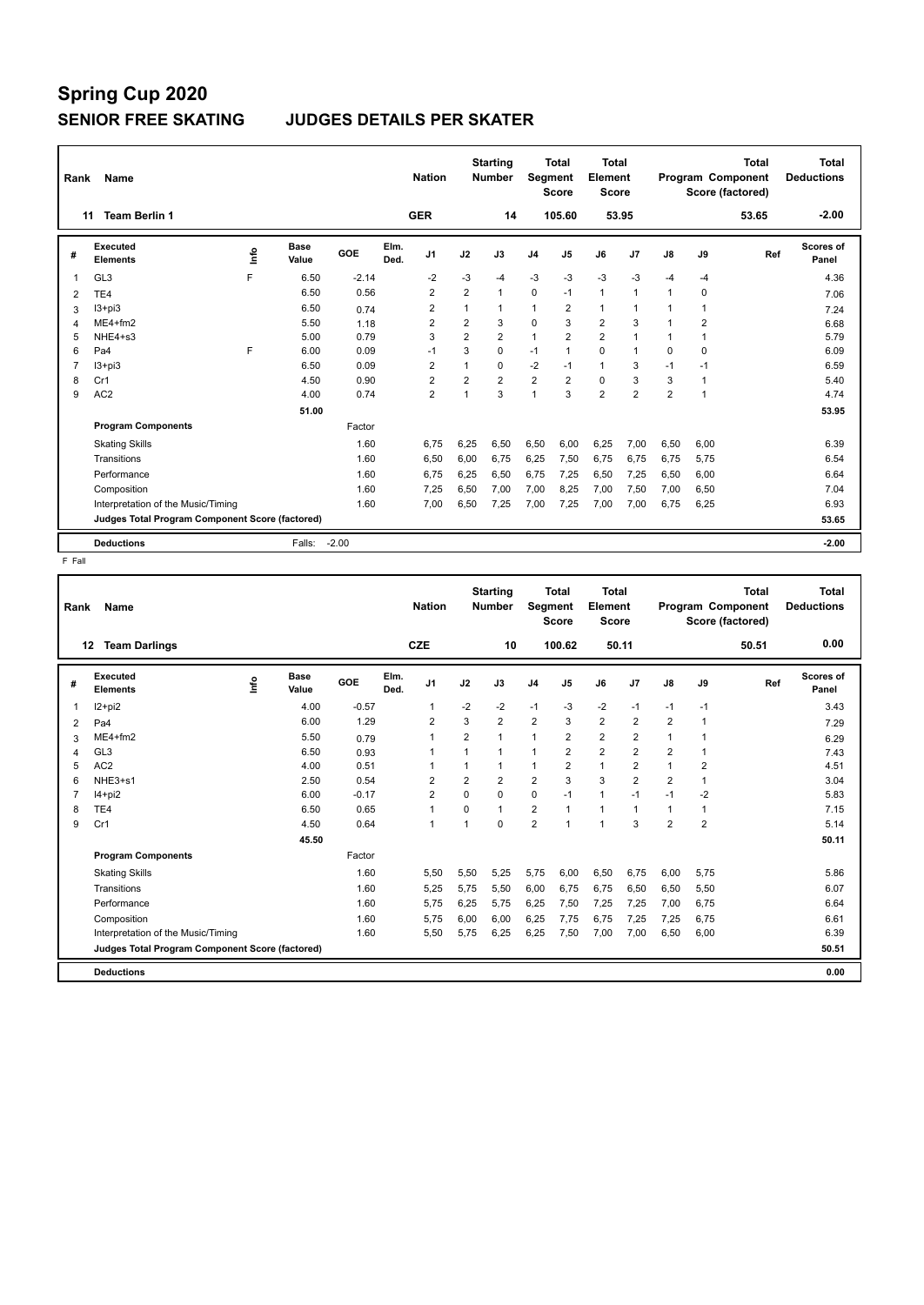### **SENIOR FREE SKATING JUDGES DETAILS PER SKATER**

| Rank | Name                                            |      |               |         |              | <b>Nation</b>  |                | <b>Starting</b><br><b>Number</b> | Segment        | Total<br><b>Score</b> | <b>Total</b><br>Element<br><b>Score</b> |                |                |                | <b>Total</b><br>Program Component<br>Score (factored) | <b>Total</b><br><b>Deductions</b> |
|------|-------------------------------------------------|------|---------------|---------|--------------|----------------|----------------|----------------------------------|----------------|-----------------------|-----------------------------------------|----------------|----------------|----------------|-------------------------------------------------------|-----------------------------------|
| 13   | <b>Team Ice on Fire</b>                         |      |               |         |              | <b>ITA</b>     |                | 12                               |                | 99.97                 | 51.37                                   |                |                |                | 49.60                                                 | $-1.00$                           |
| #    | <b>Executed</b><br><b>Elements</b>              | lnfo | Base<br>Value | GOE     | Elm.<br>Ded. | J <sub>1</sub> | J2             | J3                               | J <sub>4</sub> | J <sub>5</sub>        | J6                                      | J7             | J8             | J9             | Ref                                                   | Scores of<br>Panel                |
| 1    | NHE4+s3                                         |      | 5.00          | 0.79    |              | 2              | $\overline{2}$ | $\mathbf{1}$                     | 1              | 3                     | $\overline{2}$                          | $\overline{1}$ | $\overline{2}$ | 1              |                                                       | 5.79                              |
| 2    | $I4+pi2$                                        |      | 6.00          | 0.86    |              | $\overline{2}$ | $\mathbf{1}$   | $\mathbf{1}$                     | 1              | 3                     | 3                                       | $\overline{1}$ |                | 1              |                                                       | 6.86                              |
| 3    | GL <sub>3</sub>                                 |      | 6.50          | 0.65    |              | 1              | 1              | 1                                | 0              | $\mathbf 0$           | $\overline{2}$                          | $\overline{2}$ |                | 1              |                                                       | 7.15                              |
| 4    | TE <sub>2</sub>                                 |      | 4.00          | $-0.11$ |              |                | 0              | -1                               | $-2$           | $-1$                  | $-1$                                    | $\overline{1}$ | 0              | $\mathbf 0$    |                                                       | 3.89                              |
| 5    | Pa4                                             |      | 6.00          | 1.11    |              | $\overline{2}$ | $\overline{2}$ | $\mathbf 0$                      | $\overline{2}$ | $\overline{4}$        | $\overline{2}$                          | $\overline{2}$ | $\overline{2}$ | 1              |                                                       | 7.11                              |
| 6    | AW <sub>2</sub>                                 |      | 4.00          | 0.63    |              | 1              | $\overline{2}$ | $\overline{2}$                   | 1              |                       | $\mathbf{1}$                            | 3              | $\overline{2}$ | $\overline{2}$ |                                                       | 4.63                              |
| 7    | $13 + pi3$                                      |      | 6.50          | 0.93    |              | 2              | 3              | $\Omega$                         | 0              | $\mathbf{1}$          | $\overline{2}$                          | 1              | $\overline{2}$ | 2              |                                                       | 7.43                              |
| 8    | $ME3+fm1$                                       | E    | 4.00          | $-0.57$ |              | 0              | $-3$           | $-2$                             | $-2$           | $-1$                  | $-1$                                    | $\Omega$       | $-2$           | $-2$           |                                                       | 3.43                              |
| 9    | Cr1                                             |      | 4.50          | 0.58    |              | $\overline{1}$ | 1              | 1                                | 0              | $\overline{2}$        | $\mathbf{1}$                            | $\overline{2}$ | $\overline{2}$ | 1              |                                                       | 5.08                              |
|      |                                                 |      | 46.50         |         |              |                |                |                                  |                |                       |                                         |                |                |                |                                                       | 51.37                             |
|      | <b>Program Components</b>                       |      |               | Factor  |              |                |                |                                  |                |                       |                                         |                |                |                |                                                       |                                   |
|      | <b>Skating Skills</b>                           |      |               | 1.60    |              | 5.50           | 5,25           | 5.50                             | 5,50           | 5.75                  | 6,50                                    | 7,00           | 6.75           | 6,25           |                                                       | 5.96                              |
|      | Transitions                                     |      |               | 1.60    |              | 5,25           | 5,00           | 5,25                             | 5,50           | 6,75                  | 6,75                                    | 6.75           | 6.75           | 6,00           |                                                       | 6.04                              |
|      | Performance                                     |      |               | 1.60    |              | 5.75           | 5,50           | 5.50                             | 5,75           | 7,25                  | 6,50                                    | 7,25           | 6,50           | 6,00           |                                                       | 6.18                              |
|      | Composition                                     |      |               | 1.60    |              | 5,75           | 5,75           | 5,75                             | 6,00           | 7,50                  | 7,00                                    | 7,00           | 7,50           | 6,50           |                                                       | 6.50                              |
|      | Interpretation of the Music/Timing              |      |               | 1.60    |              | 5.50           | 5,50           | 5.75                             | 5,75           | 7,75                  | 7.00                                    | 7,00           | 7.00           | 6,25           |                                                       | 6.32                              |
|      | Judges Total Program Component Score (factored) |      |               |         |              |                |                |                                  |                |                       |                                         |                |                |                |                                                       | 49.60                             |
|      | <b>Deductions</b>                               |      | Falls:        | $-1.00$ |              |                |                |                                  |                |                       |                                         |                |                |                |                                                       | $-1.00$                           |

| Rank           | Name                                            |    |                      |         |              | <b>Nation</b>  |                | <b>Starting</b><br><b>Number</b> | Segment        | <b>Total</b><br><b>Score</b> | <b>Total</b><br>Element<br><b>Score</b> |                |               |                | <b>Total</b><br>Program Component<br>Score (factored) | <b>Total</b><br><b>Deductions</b> |
|----------------|-------------------------------------------------|----|----------------------|---------|--------------|----------------|----------------|----------------------------------|----------------|------------------------------|-----------------------------------------|----------------|---------------|----------------|-------------------------------------------------------|-----------------------------------|
| 14             | <b>Team Skating Graces</b>                      |    |                      |         |              | <b>GER</b>     |                | 8                                |                | 95.75                        |                                         | 52.66          |               |                | 43.09                                                 | 0.00                              |
| #              | Executed<br><b>Elements</b>                     | ۴ô | <b>Base</b><br>Value | GOE     | Elm.<br>Ded. | J <sub>1</sub> | J2             | J3                               | J <sub>4</sub> | J <sub>5</sub>               | J6                                      | J7             | $\mathsf{J}8$ | J9             | Ref                                                   | <b>Scores of</b><br>Panel         |
| 1              | Pa <sub>4</sub>                                 |    | 6.00                 | 1.03    |              | $\mathbf{1}$   | $\overline{2}$ | $\overline{2}$                   | $\overline{2}$ | 3                            | $\overline{2}$                          | $\mathbf{1}$   | $\mathbf{1}$  | $\overline{2}$ |                                                       | 7.03                              |
| 2              | $NHE4+s2$                                       |    | 4.00                 | 0.06    |              | $\Omega$       | $\Omega$       | 0                                | $\mathbf 0$    | $\Omega$                     | $\overline{2}$                          | $\Omega$       | $\Omega$      | 1              |                                                       | 4.06                              |
| 3              | AC <sub>2</sub>                                 |    | 4.00                 | 0.51    |              | 1              | 2              | 1                                | $\mathbf{1}$   | 2                            | $\mathbf{1}$                            | $\overline{1}$ | 1             | 2              |                                                       | 4.51                              |
| 4              | $I4+pi2$                                        |    | 6.00                 | 0.00    |              | 1              | $\Omega$       | 0                                | 0              |                              | $\overline{2}$                          | $-1$           | $-1$          | $-1$           |                                                       | 6.00                              |
| 5              | GL <sub>4</sub>                                 |    | 7.50                 | 0.75    |              | 1              | 1              | 1                                | 0              | 1                            | $\overline{2}$                          | $\overline{2}$ | 1             | 0              |                                                       | 8.25                              |
| 6              | TE3                                             |    | 5.50                 | $-0.31$ |              | 0              | $-1$           | $-1$                             | $-1$           | -1                           | $\mathbf{1}$                            | $-1$           | $-1$          | $-1$           |                                                       | 5.19                              |
| $\overline{7}$ | Cr1                                             |    | 4.50                 | 0.77    |              | $\mathbf{1}$   | $\mathbf{1}$   | 0                                | $\mathbf{1}$   | $\overline{2}$               | $\mathbf{1}$                            | 3              | 3             | 3              |                                                       | 5.27                              |
| 8              | $13 + pi3$                                      |    | 6.50                 | 0.19    |              | $\mathbf{1}$   | $-1$           | $-1$                             | $\mathbf 0$    | $\overline{1}$               | $\overline{2}$                          | $\mathbf 0$    | $\mathbf{1}$  | 0              |                                                       | 6.69                              |
| 9              | $ME4 + fm2$                                     |    | 5.50                 | 0.16    |              | $\mathbf{1}$   | $-1$           | 1                                | $-1$           | $\overline{1}$               | $\overline{2}$                          | $\Omega$       | $\Omega$      | 0              |                                                       | 5.66                              |
|                |                                                 |    | 49.50                |         |              |                |                |                                  |                |                              |                                         |                |               |                |                                                       | 52.66                             |
|                | <b>Program Components</b>                       |    |                      | Factor  |              |                |                |                                  |                |                              |                                         |                |               |                |                                                       |                                   |
|                | <b>Skating Skills</b>                           |    |                      | 1.60    |              | 5,00           | 4,50           | 4,50                             | 4,75           | 5,50                         | 6,00                                    | 5,50           | 5,00          | 4,75           |                                                       | 5.00                              |
|                | Transitions                                     |    |                      | 1.60    |              | 4.75           | 5,00           | 5.00                             | 5,00           | 6.00                         | 6,25                                    | 5,25           | 5,50          | 5,25           |                                                       | 5.29                              |
|                | Performance                                     |    |                      | 1.60    |              | 5,00           | 4,50           | 4,75                             | 5,50           | 6,50                         | 6,50                                    | 6,00           | 5.75          | 5,00           |                                                       | 5.50                              |
|                | Composition                                     |    |                      | 1.60    |              | 5.00           | 4,75           | 5.25                             | 5,50           | 7,50                         | 6,25                                    | 5,75           | 6.25          | 5.75           |                                                       | 5.68                              |
|                | Interpretation of the Music/Timing              |    |                      | 1.60    |              | 4.75           | 4,75           | 5.25                             | 5,25           | 6,75                         | 6.50                                    | 5.75           | 5.50          | 5,25           |                                                       | 5.46                              |
|                | Judges Total Program Component Score (factored) |    |                      |         |              |                |                |                                  |                |                              |                                         |                |               |                |                                                       | 43.09                             |
|                | <b>Deductions</b>                               |    |                      |         |              |                |                |                                  |                |                              |                                         |                |               |                |                                                       | 0.00                              |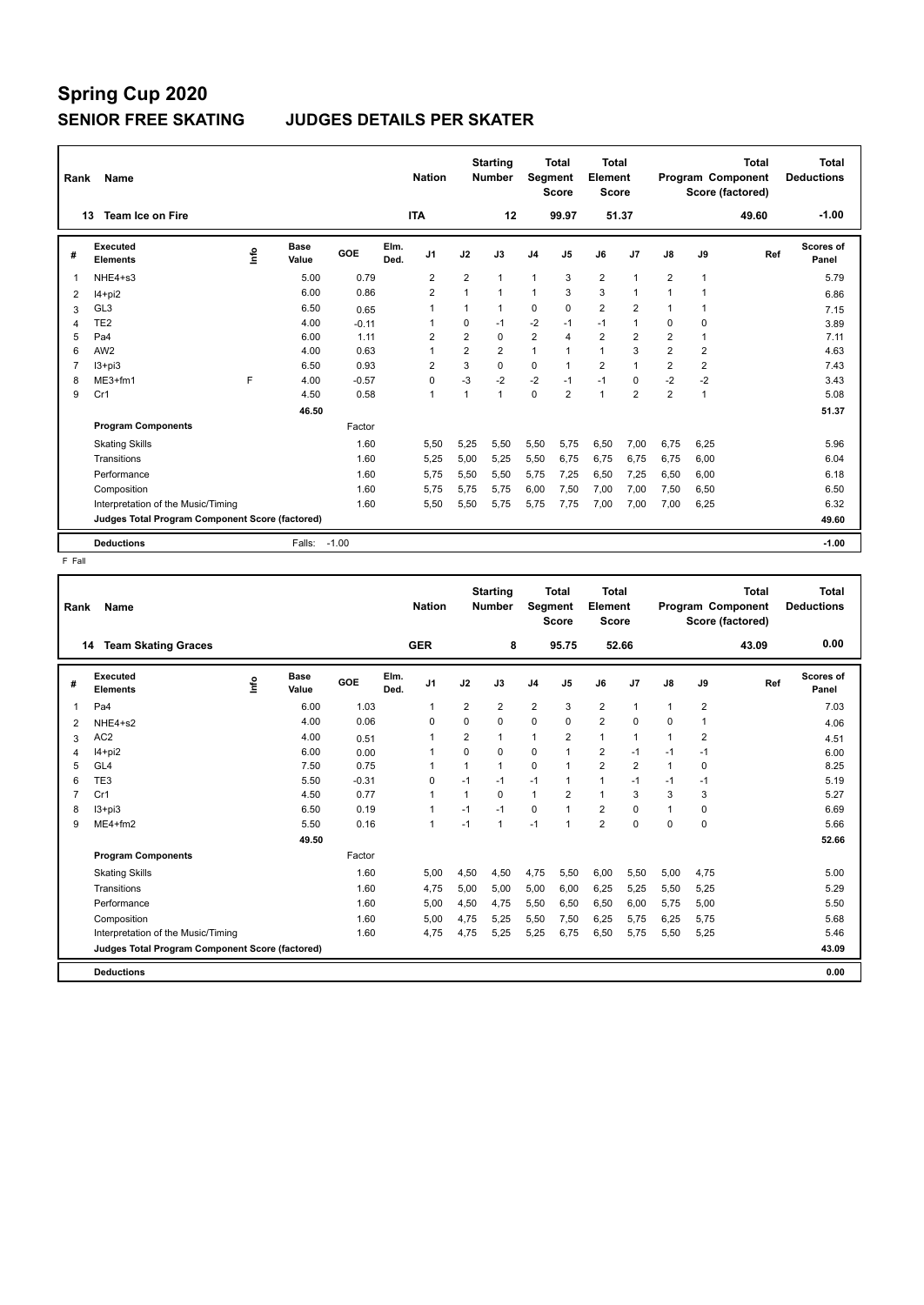### **SENIOR FREE SKATING JUDGES DETAILS PER SKATER**

| Rank | Name                                            |    |                      |         |              | <b>Nation</b>  |                | <b>Starting</b><br><b>Number</b> |                | <b>Total</b><br>Segment<br><b>Score</b> | <b>Total</b><br>Element<br><b>Score</b> |                |               |                | <b>Total</b><br>Program Component<br>Score (factored) | Total<br><b>Deductions</b> |
|------|-------------------------------------------------|----|----------------------|---------|--------------|----------------|----------------|----------------------------------|----------------|-----------------------------------------|-----------------------------------------|----------------|---------------|----------------|-------------------------------------------------------|----------------------------|
| 15   | <b>Team Olympia</b>                             |    |                      |         |              | <b>CZE</b>     |                | 11                               |                | 94.08                                   |                                         | 47.13          |               |                | 47.95                                                 | $-1.00$                    |
| #    | <b>Executed</b><br><b>Elements</b>              | ۴ů | <b>Base</b><br>Value | GOE     | Elm.<br>Ded. | J <sub>1</sub> | J2             | J3                               | J <sub>4</sub> | J5                                      | J6                                      | J7             | $\mathsf{J}8$ | J9             | Ref                                                   | Scores of<br>Panel         |
| 1    | I2+pi2                                          |    | 4.00                 | $-0.51$ |              | 0              | $-1$           | $-2$                             | $-2$           | $-2$                                    | $-2$                                    | $-1$           | $-1$          | $\mathbf 0$    |                                                       | 3.49                       |
| 2    | TE3                                             | F  | 5.50                 | $-0.63$ |              | $-1$           | $-1$           | $-1$                             | $-2$           | $-1$                                    | $-3$                                    | $-1$           | $-1$          | $-1$           |                                                       | 4.87                       |
| 3    | $ME4 + fm2$                                     |    | 5.50                 | 0.55    |              | -1             | $\mathbf{1}$   | 0                                | 0              | $\overline{2}$                          | $\mathbf{1}$                            | $\overline{2}$ |               | 1              |                                                       | 6.05                       |
| 4    | GL <sub>4</sub>                                 |    | 7.50                 | $-0.11$ |              | 0              | 0              | 0                                | $-1$           | $-1$                                    | 0                                       | 0              | 0             | $\mathbf 0$    |                                                       | 7.39                       |
| 5    | AW <sub>2</sub>                                 |    | 4.00                 | 0.63    |              | $\overline{2}$ | 1              | $\overline{2}$                   | $\Omega$       | 3                                       | $\mathbf{1}$                            | 3              | 1             | 1              |                                                       | 4.63                       |
| 6    | Pa4                                             |    | 6.00                 | 0.00    |              | $\Omega$       | $\Omega$       | $\Omega$                         | $-1$           | $\overline{1}$                          | 0                                       | $-1$           | 0             | 1              |                                                       | 6.00                       |
| 7    | Cr1                                             |    | 4.50                 | 0.84    |              | 1              | $\overline{2}$ | $\overline{2}$                   | 1              | $\overline{2}$                          | $\mathbf{1}$                            | 3              | 3             | $\overline{2}$ |                                                       | 5.34                       |
| 8    | $13+pi2$                                        |    | 5.00                 | 0.07    |              | $\Omega$       | $\Omega$       | $\Omega$                         | 0              | $\Omega$                                | $\mathbf{1}$                            | $-1$           | $\Omega$      | 1              |                                                       | 5.07                       |
| 9    | NHE4+s2                                         |    | 4.00                 | 0.29    |              | $\overline{2}$ | $\Omega$       | 1                                | 0              | 1                                       | $\Omega$                                | 1              |               | 1              |                                                       | 4.29                       |
|      |                                                 |    | 46.00                |         |              |                |                |                                  |                |                                         |                                         |                |               |                |                                                       | 47.13                      |
|      | <b>Program Components</b>                       |    |                      | Factor  |              |                |                |                                  |                |                                         |                                         |                |               |                |                                                       |                            |
|      | <b>Skating Skills</b>                           |    |                      | 1.60    |              | 5,25           | 5,00           | 5,25                             | 5,50           | 5,50                                    | 5,50                                    | 6,75           | 6,25          | 6,00           |                                                       | 5.61                       |
|      | Transitions                                     |    |                      | 1.60    |              | 5,00           | 5,25           | 5,50                             | 5,25           | 6,00                                    | 6,00                                    | 6,75           | 6,25          | 6,50           |                                                       | 5.82                       |
|      | Performance                                     |    |                      | 1.60    |              | 5.25           | 5,25           | 5.25                             | 5,50           | 6,75                                    | 6.00                                    | 7,00           | 6,50          | 6,75           |                                                       | 6.00                       |
|      | Composition                                     |    |                      | 1.60    |              | 5,25           | 5,50           | 5,75                             | 5,75           | 7,00                                    | 6,00                                    | 7,00           | 7,50          | 7,00           |                                                       | 6.29                       |
|      | Interpretation of the Music/Timing              |    |                      | 1.60    |              | 5.00           | 5,00           | 5.75                             | 5,75           | 7,25                                    | 6.75                                    | 7,25           | 6.75          | 6,50           |                                                       | 6.25                       |
|      | Judges Total Program Component Score (factored) |    |                      |         |              |                |                |                                  |                |                                         |                                         |                |               |                |                                                       | 47.95                      |
|      | <b>Deductions</b>                               |    | Falls:               | $-1.00$ |              |                |                |                                  |                |                                         |                                         |                |               |                |                                                       | $-1.00$                    |

| Rank | Name                                            |                     |         |              | <b>Nation</b>  |          | <b>Starting</b><br><b>Number</b> | Segment        | <b>Total</b><br><b>Score</b> | Total<br>Element<br><b>Score</b> |                |          |              | <b>Total</b><br><b>Program Component</b><br>Score (factored) | <b>Total</b><br><b>Deductions</b> |
|------|-------------------------------------------------|---------------------|---------|--------------|----------------|----------|----------------------------------|----------------|------------------------------|----------------------------------|----------------|----------|--------------|--------------------------------------------------------------|-----------------------------------|
| 16   | <b>Team Starlight</b>                           |                     |         |              | SUI            |          | 9                                |                | 91.11                        | 48.96                            |                |          |              | 43.15                                                        | $-1.00$                           |
| #    | Executed<br><b>Elements</b>                     | Base<br>۴ô<br>Value | GOE     | Elm.<br>Ded. | J <sub>1</sub> | J2       | J3                               | J <sub>4</sub> | J <sub>5</sub>               | J6                               | J <sub>7</sub> | J8       | J9           | Ref                                                          | <b>Scores of</b><br>Panel         |
| 1    | AW <sub>2</sub>                                 | 4.00                | 0.80    |              | $\mathbf{1}$   | 2        | 2                                | $\mathbf{1}$   | 2                            | $\overline{2}$                   | $\overline{2}$ | 3        | 3            |                                                              | 4.80                              |
| 2    | $I4+pi2$                                        | 6.00                | $-0.51$ |              | 0              | $-1$     | $-1$                             | 0              | $-3$                         | $-1$                             | $-1$           | $-1$     | $-1$         |                                                              | 5.49                              |
| 3    | GL <sub>3</sub>                                 | 6.50                | 0.37    |              | $\Omega$       | $\Omega$ | 1                                | $\mathbf{1}$   | $-1$                         | $\overline{2}$                   | $\overline{1}$ | 1        | $\Omega$     |                                                              | 6.87                              |
| 4    | $ME3+fm3$                                       | 6.00                | 0.43    |              | 1              | $-1$     | 1                                | 0              | -1                           | $\mathbf{1}$                     | $\mathbf 1$    | $\Omega$ | 1            |                                                              | 6.43                              |
| 5    | Pa4                                             | 6.00                | 0.17    |              | $\mathbf{1}$   | $\Omega$ | 0                                | $\Omega$       | $\mathbf{1}$                 | $\overline{2}$                   | $\Omega$       | $\Omega$ | 0            |                                                              | 6.17                              |
| 6    | TE3                                             | 5.50                | $-0.55$ |              | $\Omega$       | $-1$     | $\Omega$                         | $-1$           | $-2$                         | $-2$                             | $-1$           | $-1$     | $-1$         |                                                              | 4.95                              |
| 7    | $12 + pi3$                                      | 5.50                | 0.31    |              | $\mathbf{1}$   | 1        | $-1$                             | $\mathbf{1}$   | $-2$                         | 0                                | $\overline{1}$ | 1        | 1            |                                                              | 5.81                              |
| 8    | NHE4+s2                                         | 4.00                | $-0.06$ |              | 1              | $-1$     | 1                                | $-1$           | $-2$                         | $-1$                             | $\mathbf 0$    | $\Omega$ | $\mathbf{1}$ |                                                              | 3.94                              |
| 9    | Cr1                                             | 4.50                | 0.00    |              | $\Omega$       | $-1$     | 1                                | $\Omega$       | $\Omega$                     | $\Omega$                         | $\overline{1}$ | $-1$     | $\Omega$     |                                                              | 4.50                              |
|      |                                                 | 48.00               |         |              |                |          |                                  |                |                              |                                  |                |          |              |                                                              | 48.96                             |
|      | <b>Program Components</b>                       |                     | Factor  |              |                |          |                                  |                |                              |                                  |                |          |              |                                                              |                                   |
|      | <b>Skating Skills</b>                           |                     | 1.60    |              | 4.75           | 4,75     | 5.00                             | 5,25           | 4,75                         | 5,50                             | 5,75           | 5,00     | 5,00         |                                                              | 5.04                              |
|      | Transitions                                     |                     | 1.60    |              | 4,50           | 5,00     | 5.25                             | 4,75           | 5,50                         | 5,75                             | 5,50           | 5,75     | 5,75         |                                                              | 5.36                              |
|      | Performance                                     |                     | 1.60    |              | 4,75           | 4,75     | 5,50                             | 5,50           | 5,00                         | 5,75                             | 5,75           | 5,50     | 5,25         |                                                              | 5.32                              |
|      | Composition                                     |                     | 1.60    |              | 5,00           | 5,50     | 5,75                             | 5,75           | 6,25                         | 5,50                             | 5,75           | 6,50     | 6,25         |                                                              | 5.82                              |
|      | Interpretation of the Music/Timing              |                     | 1.60    |              | 4,75           | 5,25     | 5,50                             | 5,50           | 5,25                         | 6,00                             | 5,75           | 5,25     | 5,50         |                                                              | 5.43                              |
|      | Judges Total Program Component Score (factored) |                     |         |              |                |          |                                  |                |                              |                                  |                |          |              |                                                              | 43.15                             |
|      | <b>Deductions</b>                               | Falls:              | $-1.00$ |              |                |          |                                  |                |                              |                                  |                |          |              |                                                              | $-1.00$                           |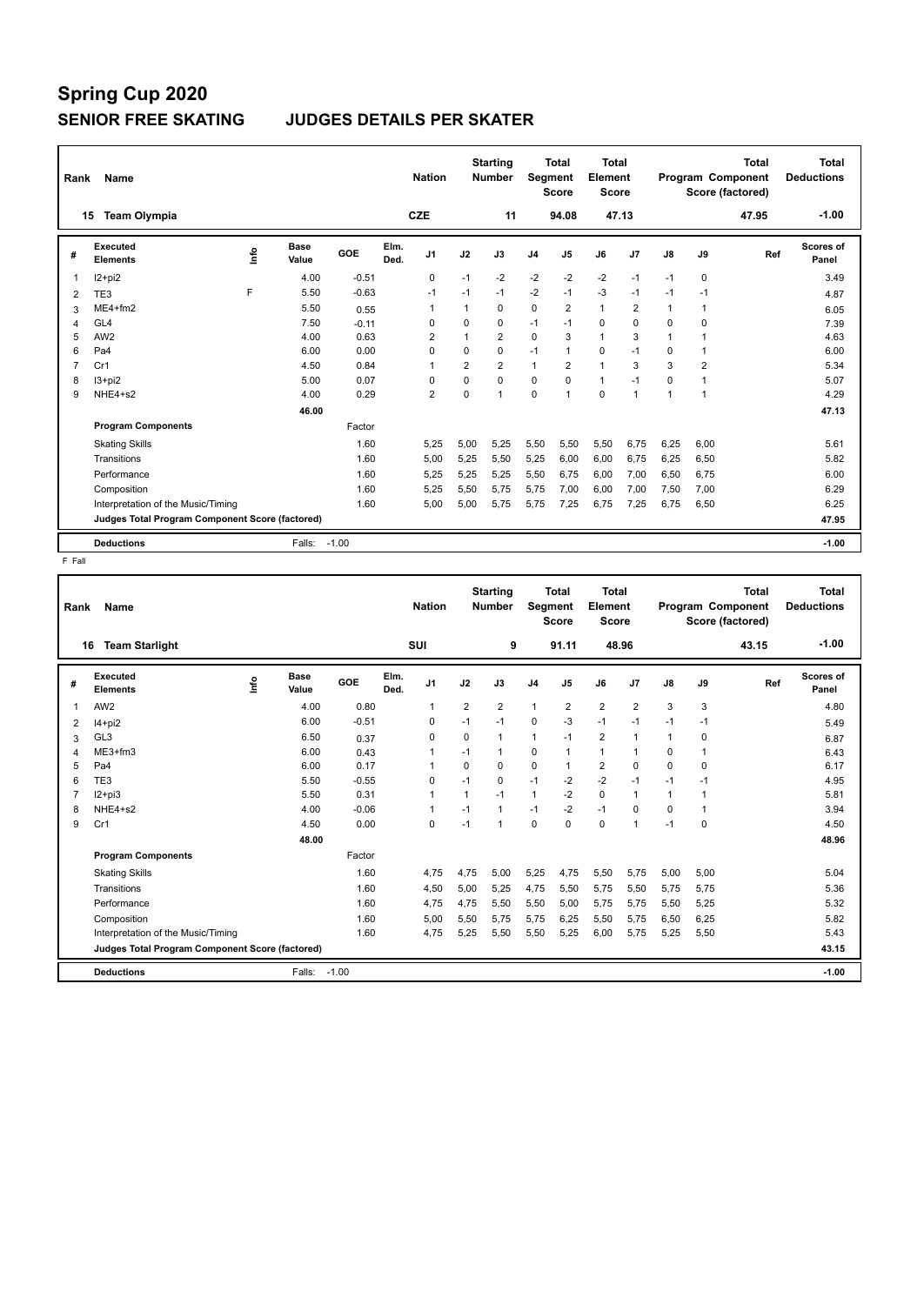### **SENIOR FREE SKATING JUDGES DETAILS PER SKATER**

| Rank           | Name                                            |      |                      |         |              | <b>Nation</b> |                | <b>Starting</b><br><b>Number</b> |              | <b>Total</b><br><b>Segment</b><br><b>Score</b> | <b>Total</b><br>Element<br>Score        |                |               | Score (factored) | <b>Total</b><br>Program Component | <b>Total</b><br><b>Deductions</b> |
|----------------|-------------------------------------------------|------|----------------------|---------|--------------|---------------|----------------|----------------------------------|--------------|------------------------------------------------|-----------------------------------------|----------------|---------------|------------------|-----------------------------------|-----------------------------------|
|                | 17 Team Illumination                            |      |                      |         |              | <b>NED</b>    |                | 6                                |              | 77.73                                          |                                         | 41.34          |               |                  | 36.39                             | 0.00                              |
| #              | Executed<br><b>Elements</b>                     | lnfo | <b>Base</b><br>Value | GOE     | Elm.<br>Ded. | J1            | J2             | J3                               | J4           | J <sub>5</sub>                                 | J6                                      | J7             | $\mathsf{J}8$ | J9               | Ref                               | Scores of<br>Panel                |
| $\mathbf{1}$   | $ME4+fm2$                                       |      | 5.50                 | $-0.39$ |              | $-1$          | $\mathbf{1}$   | $-1$                             | $-2$         | 0                                              | $\mathbf 0$                             | 0              | $-2$          | $-1$             |                                   | 5.11                              |
| $\overline{2}$ | TE <sub>1</sub>                                 |      | 2.50                 | $-0.25$ |              | $-2$          | 0              | $-1$                             | $-2$         | $-1$                                           | $-1$                                    | 0              | $-1$          | $-1$             |                                   | 2.25                              |
| 3              | Pa3                                             |      | 5.00                 | $-0.57$ |              | $-2$          | $-1$           | $-2$                             | $-1$         | $-1$                                           | 0                                       | $-1$           | $-1$          | $-1$             |                                   | 4.43                              |
| $\overline{4}$ | NHE3+s1                                         |      | 2.50                 | $-0.36$ |              | $-2$          | 0              | $-1$                             | $-2$         | $-1$                                           | $-2$                                    | $-1$           | $-1$          | $-2$             |                                   | 2.14                              |
| 5              | $13 + pi2$                                      |      | 5.00                 | $-0.14$ |              | $-1$          | 0              | $-1$                             | $-1$         | $\overline{2}$                                 | $\mathbf 0$                             | $\mathbf{1}$   | $-1$          | $\mathbf 0$      |                                   | 4.86                              |
| 6              | Cr1                                             |      | 4.50                 | 0.51    |              | $\mathbf 0$   | $\overline{2}$ | $\overline{1}$                   | $\mathbf{1}$ | $\mathbf{1}$                                   | $\mathbf{1}$                            | $\overline{2}$ | $\mathbf{1}$  | $\mathbf{1}$     |                                   | 5.01                              |
| $\overline{7}$ | AC <sub>2</sub>                                 |      | 4.00                 | 0.34    |              | $\mathbf 0$   | $\overline{2}$ | $\mathbf 0$                      | $\mathbf{1}$ | 3                                              | $\mathbf 0$                             | $\overline{2}$ | $\mathbf 0$   | $\mathbf{1}$     |                                   | 4.34                              |
| 8              | GL <sub>4</sub>                                 |      | 7.50                 | $-0.43$ |              | $-1$          | $\overline{0}$ | $-1$                             | $\mathbf 0$  | $-1$                                           | $\mathbf 0$                             | $\mathbf 0$    | $-1$          | $-1$             |                                   | 7.07                              |
| 9              | $13 + pi3$                                      |      | 6.50                 | $-0.37$ |              | $\mathbf{1}$  | $-1$           | $-1$                             | 0            | $-2$                                           | $\mathbf{1}$                            | $\Omega$       | $-1$          | -2               |                                   | 6.13                              |
|                |                                                 |      | 43.00                |         |              |               |                |                                  |              |                                                |                                         |                |               |                  |                                   | 41.34                             |
|                | <b>Program Components</b>                       |      |                      | Factor  |              |               |                |                                  |              |                                                |                                         |                |               |                  |                                   |                                   |
|                | <b>Skating Skills</b>                           |      |                      | 1.60    |              | 4,50          | 4,25           | 4,25                             | 4,25         | 4,50                                           | 4,75                                    | 5,00           | 4,75          | 4,00             |                                   | 4.46                              |
|                | Transitions                                     |      |                      | 1.60    |              | 4,00          | 4,50           | 3,75                             | 4,25         | 4,75                                           | 5,25                                    | 4,75           | 4,50          | 3,75             |                                   | 4.36                              |
|                | Performance                                     |      |                      | 1.60    |              | 4,25          | 4,25           | 4,00                             | 4,50         | 4,50                                           | 5,25                                    | 5,25           | 4,50          | 4,00             |                                   | 4.46                              |
|                | Composition                                     |      |                      | 1.60    |              | 4,50          | 4,00           | 4,25                             | 4,75         | 6,00                                           | 5.50                                    | 5,25           | 5.00          | 4,50             |                                   | 4.82                              |
|                | Interpretation of the Music/Timing              |      |                      | 1.60    |              | 4,25          | 4,25           | 4,00                             | 4,50         | 5,75                                           | 5,50                                    | 5,00           | 4,75          | 4,25             |                                   | 4.64                              |
|                | Judges Total Program Component Score (factored) |      |                      |         |              |               |                |                                  |              |                                                |                                         |                |               |                  |                                   | 36.39                             |
|                | <b>Deductions</b>                               |      |                      |         |              |               |                |                                  |              |                                                |                                         |                |               |                  |                                   | 0.00                              |
|                |                                                 |      |                      |         |              |               |                |                                  |              |                                                |                                         |                |               |                  |                                   |                                   |
| Rank           | Name                                            |      |                      |         |              | <b>Nation</b> |                | <b>Starting</b><br><b>Number</b> |              | <b>Total</b><br>Segment<br><b>Score</b>        | <b>Total</b><br>Element<br><b>Score</b> |                |               | Score (factored) | <b>Total</b><br>Program Component | <b>Total</b><br><b>Deductions</b> |
|                | 18 Team Phoenix                                 |      |                      |         |              | <b>BEL</b>    |                | 4                                |              | 73.38                                          |                                         | 42.71          |               |                  | 33.67                             | $-3.00$                           |
| #              | <b>Executed</b><br><b>Elements</b>              | lnfo | <b>Base</b><br>Value | GOE     | Elm.<br>Ded. | J1            | J2             | J3                               | J4           | J <sub>5</sub>                                 | J6                                      | J7             | J8            | J9               | Ref                               | Scores of<br>Panel                |
| $\mathbf{1}$   | $13 + pi3$                                      |      | 6.50                 | $-0.19$ |              | $\mathbf 0$   | 0              | $-1$                             | 1            | 0                                              | $\mathbf{1}$                            | $-1$           | $-1$          | $-1$             |                                   | 6.31                              |
| $\overline{2}$ | GL <sub>3</sub>                                 |      | 6.50                 | $-0.09$ |              | $-1$          | 0              | $\mathbf 0$                      | 0            | 0                                              | $\mathbf 0$                             | 0              | $-1$          | 0                |                                   | 6.41                              |
| 3              | $ME4 + fm2$                                     |      | 5.50                 | 0.16    |              | $\mathbf 0$   | 0              | $\mathbf{1}$                     | 0            | $\mathbf{1}$                                   | $\mathbf{1}$                            | 0              | $\mathbf 0$   | 0                |                                   |                                   |
| $\overline{4}$ | TE3                                             |      | 5.50                 | $-0.94$ |              | $-2$          | $-1$           | $-1$                             | $-1$         | -3                                             | $-2$                                    | $-2$           | -3            | $-1$             |                                   | 5.66<br>4.56                      |
| 5              | Pa3                                             |      | 5.00                 | $-0.14$ |              | $\mathbf{1}$  | $\overline{2}$ | $-1$                             | $-1$         | $\mathbf{1}$                                   | $\mathbf 0$                             | $-1$           | $-1$          | $-2$             |                                   | 4.86                              |
| 6              | NHE3+s1                                         |      | 2.50                 | $-0.39$ |              | $\mathbf 0$   | $-1$           | $-2$                             | $-2$         | $-2$                                           | $-2$                                    | $-1$           | $-1$          | $-2$             |                                   | 2.11                              |
| $\overline{7}$ | $13 + pi3$                                      |      | 6.50                 | $-0.84$ |              | $-1$          | $\mathbf{1}$   | $-1$                             | $\mathbf 0$  | $-1$                                           | $-2$                                    | $-1$           | $-3$          | -3               |                                   | 5.66                              |
| 8              | Cr1                                             |      | 4.50                 | 0.58    |              | $\Omega$      | $\overline{2}$ | $\mathbf{1}$                     | 1            | $\overline{2}$                                 | $\mathbf 0$                             | $\mathbf{1}$   | 2             | $\overline{2}$   |                                   | 5.08                              |
| 9              | AC <sub>2</sub>                                 | F    | 4.00                 | $-1.94$ |              | $-4$          | $-5$           | $-4$                             | $-5$         | $-5$                                           | $-5$                                    | $-5$           | $-5$          | $-5$             |                                   | 2.06                              |
|                |                                                 |      | AG EN                |         |              |               |                |                                  |              |                                                |                                         |                |               |                  |                                   | 42.74                             |

|   | <b>Deductions</b>                               | Falls: | $-3.00$ |      |      |      |      |      |          |      |      |                | $-3.00$ |
|---|-------------------------------------------------|--------|---------|------|------|------|------|------|----------|------|------|----------------|---------|
|   | Judges Total Program Component Score (factored) |        |         |      |      |      |      |      |          |      |      |                | 33.67   |
|   | Interpretation of the Music/Timing              |        | 1.60    | 3,25 | 4,50 | 4,50 | 4,50 | 5,00 | 3,75     | 5,00 | 4,50 | 4,25           | 4.43    |
|   | Composition                                     |        | 1.60    | 3,50 | 4,75 | 4,25 | 4,50 | 5,25 | 4,00     | 5,00 | 5,25 | 4,75           | 4.64    |
|   | Performance                                     |        | 1.60    | 3,25 | 4,00 | 4,00 | 4,25 | 4,00 | 3,75     | 4,75 | 4,00 | 4,00           | 4.00    |
|   | Transitions                                     |        | 1.60    | 3,00 | 4,25 | 3,75 | 3,75 | 5,00 | 3,75     | 4,50 | 4,50 | 4,25           | 4.11    |
|   | <b>Skating Skills</b>                           |        | 1.60    | 3,50 | 4,00 | 3.75 | 3,75 | 3,75 | 4,25     | 4,75 | 4,00 | 3,50           | 3.86    |
|   | <b>Program Components</b>                       |        | Factor  |      |      |      |      |      |          |      |      |                |         |
|   |                                                 | 46.50  |         |      |      |      |      |      |          |      |      |                | 42.71   |
| 9 | AC <sub>2</sub>                                 | 4.00   | $-1.94$ | -4   | -5   | -4   | -5   | -5   | -5       | -5   | -5   | $-5$           | 2.06    |
| 8 | Cr1                                             | 4.50   | 0.58    | 0    | 2    |      |      | 2    | $\Omega$ |      | 2    | $\overline{2}$ | 5.08    |
|   | $13 + pi3$                                      | 6.50   | $-0.84$ | -1   |      | -1   | 0    | -1   | -2       | -1   | -3   | -3             | 5.66    |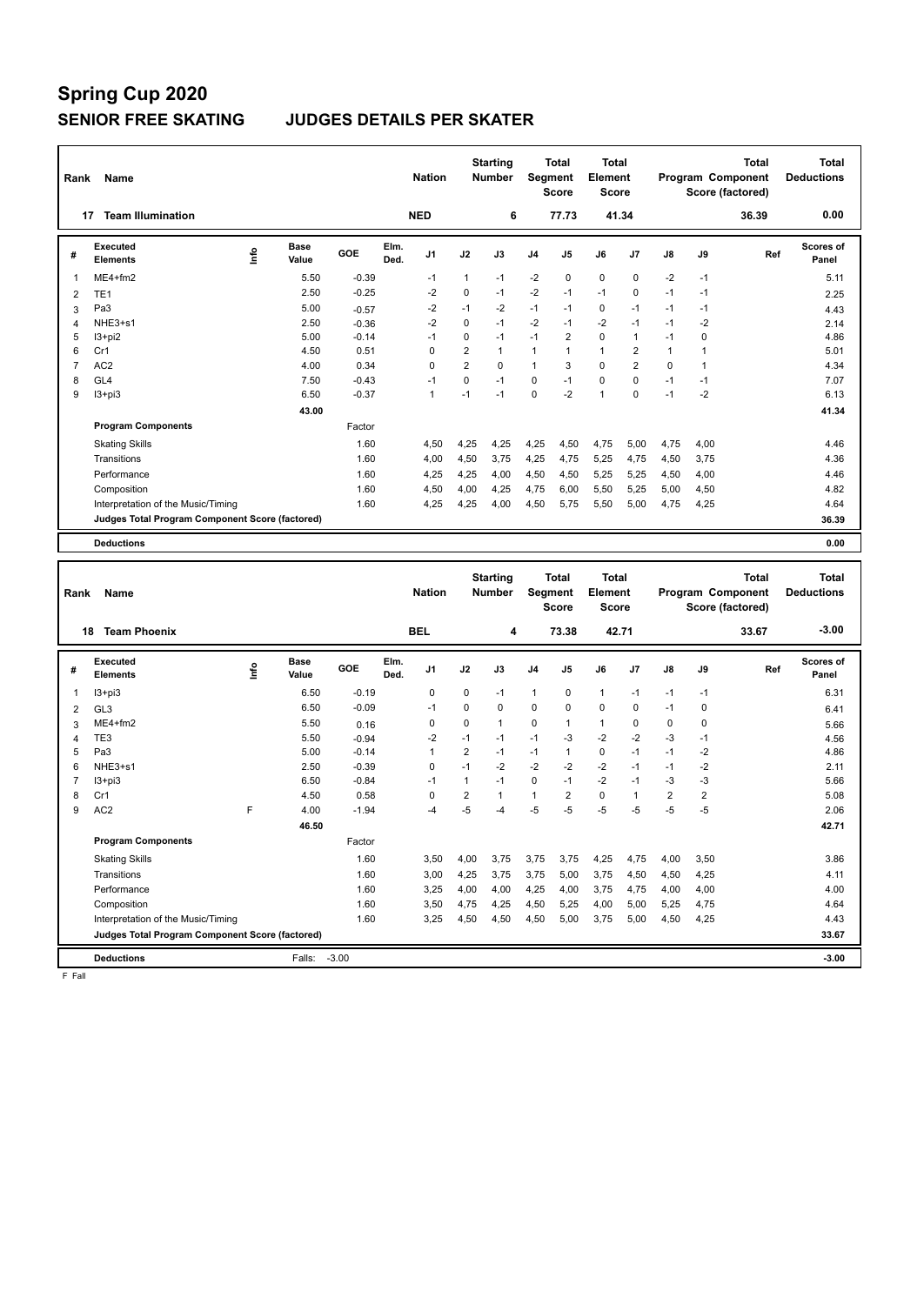#### **SENIOR FREE SKATING JUDGES DETAILS PER SKATER**

| Rank | Name                                            |                            |                 |              | <b>Nation</b>  |                | <b>Starting</b><br><b>Number</b> |                | <b>Total</b><br>Segment<br><b>Score</b> | <b>Total</b><br>Element<br><b>Score</b> |                |      |                | <b>Total</b><br>Program Component<br>Score (factored) | <b>Total</b><br><b>Deductions</b> |
|------|-------------------------------------------------|----------------------------|-----------------|--------------|----------------|----------------|----------------------------------|----------------|-----------------------------------------|-----------------------------------------|----------------|------|----------------|-------------------------------------------------------|-----------------------------------|
| 19   | <b>Team Fusion</b>                              |                            |                 |              | <b>ESP</b>     |                | 7                                |                | 72.95                                   |                                         | 36.00          |      |                | 37.95                                                 | $-1.00$                           |
| #    | Executed<br><b>Elements</b>                     | <b>Base</b><br>۴ů<br>Value | GOE             | Elm.<br>Ded. | J <sub>1</sub> | J2             | J3                               | J <sub>4</sub> | J5                                      | J6                                      | J7             | J8   | J9             | Ref                                                   | Scores of<br>Panel                |
| 1    | $ME4 + fm2$                                     |                            | 5.50<br>0.86    |              | $\overline{1}$ | $\overline{2}$ | $\overline{2}$                   | $\mathbf{1}$   | $\overline{2}$                          | $\overline{2}$                          | $\mathbf{1}$   | 1    | $\overline{2}$ |                                                       | 6.36                              |
| 2    | TE <sub>1</sub>                                 |                            | $-0.29$<br>2.50 |              | 1              | 0              | $-1$                             | $-2$           | $-1$                                    | $-2$                                    | $-2$           | $-1$ | $-1$           |                                                       | 2.21                              |
| 3    | $12+pi2$                                        |                            | 4.00<br>$-0.40$ |              | $-1$           | $-1$           | $-1$                             | $-1$           | $-2$                                    | $\mathbf 0$                             | $\Omega$       | $-1$ | $-2$           |                                                       | 3.60                              |
| 4    | AC <sub>2</sub>                                 |                            | 4.00<br>0.40    |              | $\Omega$       | $\overline{2}$ | $\mathbf{1}$                     | 1              | 3                                       | $\mathbf{1}$                            | 1              | 0    | 1              |                                                       | 4.40                              |
| 5    | GL <sub>1</sub>                                 |                            | 0.30<br>3.50    |              | 1              | 1              | 0                                | 2              | $\overline{1}$                          | $\mathbf{1}$                            | 1              | 1    | $-1$           |                                                       | 3.80                              |
| 6    | $13 + pi2$                                      |                            | 5.00<br>0.14    |              | -1             | $\mathbf{1}$   | $\Omega$                         | $\mathbf{1}$   | $-2$                                    | $\overline{2}$                          | $\Omega$       | $-1$ | $\mathbf 0$    |                                                       | 5.14                              |
| 7    | Cr1                                             |                            | 0.51<br>4.50    |              | 1              |                | $\mathbf{1}$                     | 1              | $\mathbf{1}$                            | $\mathbf{1}$                            | $\overline{2}$ | 1    | 2              |                                                       | 5.01                              |
| 8    | NHE3+s1                                         | F                          | $-0.57$<br>2.50 |              | $-3$           | $-2$           | $-2$                             | $-2$           | $-2$                                    | -3                                      | $-2$           | $-3$ | $-1$           |                                                       | 1.93                              |
| 9    | Pa <sub>2</sub>                                 |                            | 3.50<br>0.05    |              | $\overline{1}$ | $\Omega$       | $\Omega$                         | $\mathbf{1}$   | $-1$                                    | $\Omega$                                | 1              | $-1$ | $\mathbf 0$    |                                                       | 3.55                              |
|      |                                                 |                            | 35.00           |              |                |                |                                  |                |                                         |                                         |                |      |                |                                                       | 36.00                             |
|      | <b>Program Components</b>                       |                            | Factor          |              |                |                |                                  |                |                                         |                                         |                |      |                |                                                       |                                   |
|      | <b>Skating Skills</b>                           |                            | 1.60            |              | 4.75           | 4,50           | 4,50                             | 4,25           | 4,50                                    | 5,00                                    | 4,75           | 4,25 | 4,50           |                                                       | 4.54                              |
|      | Transitions                                     |                            | 1.60            |              | 4,50           | 4,75           | 4,25                             | 4,50           | 4,25                                    | 5,00                                    | 4,75           | 4,75 | 4,00           |                                                       | 4.54                              |
|      | Performance                                     |                            | 1.60            |              | 5,00           | 4,50           | 4,50                             | 5,00           | 4,75                                    | 5,25                                    | 5,25           | 4,50 | 4,00           |                                                       | 4.79                              |
|      | Composition                                     |                            | 1.60            |              | 5,00           | 5,00           | 4,50                             | 5,00           | 5,25                                    | 5,25                                    | 5,25           | 5,25 | 4,50           |                                                       | 5.04                              |
|      | Interpretation of the Music/Timing              |                            | 1.60            |              | 4,75           | 4,75           | 4,75                             | 4,75           | 5,00                                    | 5,50                                    | 5,00           | 4,75 | 4,25           |                                                       | 4.82                              |
|      | Judges Total Program Component Score (factored) |                            |                 |              |                |                |                                  |                |                                         |                                         |                |      |                |                                                       | 37.95                             |
|      | <b>Deductions</b>                               | Falls:                     | $-1.00$         |              |                |                |                                  |                |                                         |                                         |                |      |                |                                                       | $-1.00$                           |

| Rank           | Name                                            |    |               |         |              | <b>Nation</b>  |      | <b>Starting</b><br><b>Number</b> | <b>Segment</b> | <b>Total</b><br><b>Score</b> | <b>Total</b><br>Element<br><b>Score</b> |                |               |      | <b>Total</b><br>Program Component<br>Score (factored) | <b>Total</b><br><b>Deductions</b> |
|----------------|-------------------------------------------------|----|---------------|---------|--------------|----------------|------|----------------------------------|----------------|------------------------------|-----------------------------------------|----------------|---------------|------|-------------------------------------------------------|-----------------------------------|
| 20             | <b>Team Zagreb Snowflakes</b>                   |    |               |         |              | <b>CRO</b>     |      | 5                                |                | 71.49                        | 39.02                                   |                |               |      | 33.47                                                 | $-1.00$                           |
| #              | Executed<br><b>Elements</b>                     | ۴٥ | Base<br>Value | GOE     | Elm.<br>Ded. | J <sub>1</sub> | J2   | J3                               | J <sub>4</sub> | J5                           | J6                                      | J <sub>7</sub> | $\mathsf{J}8$ | J9   | Ref                                                   | Scores of<br>Panel                |
| 1              | AW <sub>2</sub>                                 |    | 4.00          | 0.34    |              | $\mathbf{1}$   | 1    | $\mathbf{1}$                     | $\mathbf 0$    | $\mathbf{1}$                 | $\mathbf{1}$                            | $\overline{2}$ | $\mathbf{1}$  | 0    |                                                       | 4.34                              |
| 2              | $12+pi3$                                        |    | 5.50          | $-0.94$ |              | -1             | 0    | $-2$                             | $-2$           | $-2$                         | $-2$                                    | $-1$           | $-2$          | $-3$ |                                                       | 4.56                              |
| 3              | NHE3+s1                                         |    | 2.50          | $-0.29$ |              | $-1$           | $-1$ | $-1$                             | $-1$           | $-2$                         | $-1$                                    | $-1$           | $-2$          | $-1$ |                                                       | 2.21                              |
| 4              | GL <sub>3</sub>                                 |    | 6.50          | $-0.93$ |              | $-1$           | $-2$ | $-2$                             | $-1$           | $-1$                         | $\mathbf 0$                             | $-2$           | $-2$          | $-1$ |                                                       | 5.57                              |
| 5              | TE <sub>1</sub>                                 |    | 2.50          | $-0.57$ |              | $-2$           | $-1$ | $-2$                             | $-2$           | $-3$                         | $-2$                                    | $-2$           | $-3$          | $-3$ |                                                       | 1.93                              |
| 6              | $ME4 + fm2$                                     |    | 5.50          | $-0.47$ |              | $-1$           | $-1$ | $-2$                             | $-2$           | $\Omega$                     | $-1$                                    | $\mathbf{1}$   | $-1$          | 0    |                                                       | 5.03                              |
| $\overline{7}$ | Pa <sub>4</sub>                                 |    | 6.00          | $-0.51$ |              | $\Omega$       | $-1$ | $-1$                             | $-1$           | $\Omega$                     | 0                                       | $-1$           | $-2$          | $-2$ |                                                       | 5.49                              |
| 8              | $13 + pi3$                                      |    | 6.50          | $-1.30$ |              | $-2$           | $-3$ | $-1$                             | $-1$           | $-3$                         | $-2$                                    | $-2$           | $-2$          | $-2$ |                                                       | 5.20                              |
| 9              | Cr1                                             |    | 4.50          | 0.19    |              | $\Omega$       | 1    | $\Omega$                         | $\mathbf{1}$   | $\Omega$                     | $\Omega$                                | $\overline{1}$ | $\mathbf{1}$  | 0    |                                                       | 4.69                              |
|                |                                                 |    | 43.50         |         |              |                |      |                                  |                |                              |                                         |                |               |      |                                                       | 39.02                             |
|                | <b>Program Components</b>                       |    |               | Factor  |              |                |      |                                  |                |                              |                                         |                |               |      |                                                       |                                   |
|                | <b>Skating Skills</b>                           |    |               | 1.60    |              | 4,25           | 4,00 | 4.00                             | 4,00           | 4,25                         | 4,25                                    | 4,50           | 4.00          | 4,25 |                                                       | 4.14                              |
|                | Transitions                                     |    |               | 1.60    |              | 4,00           | 4,00 | 3.75                             | 4,00           | 4,50                         | 4,00                                    | 4,50           | 4,25          | 3,75 |                                                       | 4.07                              |
|                | Performance                                     |    |               | 1.60    |              | 4.00           | 3.75 | 3.75                             | 4,00           | 4,25                         | 4,75                                    | 4,50           | 3,50          | 3.75 |                                                       | 4.00                              |
|                | Composition                                     |    |               | 1.60    |              | 4,50           | 4,00 | 4,50                             | 4,25           | 5,00                         | 4,50                                    | 4,75           | 4,50          | 4,50 |                                                       | 4.50                              |
|                | Interpretation of the Music/Timing              |    |               | 1.60    |              | 4,00           | 4,00 | 4.25                             | 4,25           | 4,00                         | 4,75                                    | 4,75           | 4,25          | 4,00 |                                                       | 4.21                              |
|                | Judges Total Program Component Score (factored) |    |               |         |              |                |      |                                  |                |                              |                                         |                |               |      |                                                       | 33.47                             |
|                | <b>Deductions</b>                               |    | Falls:        | $-1.00$ |              |                |      |                                  |                |                              |                                         |                |               |      |                                                       | $-1.00$                           |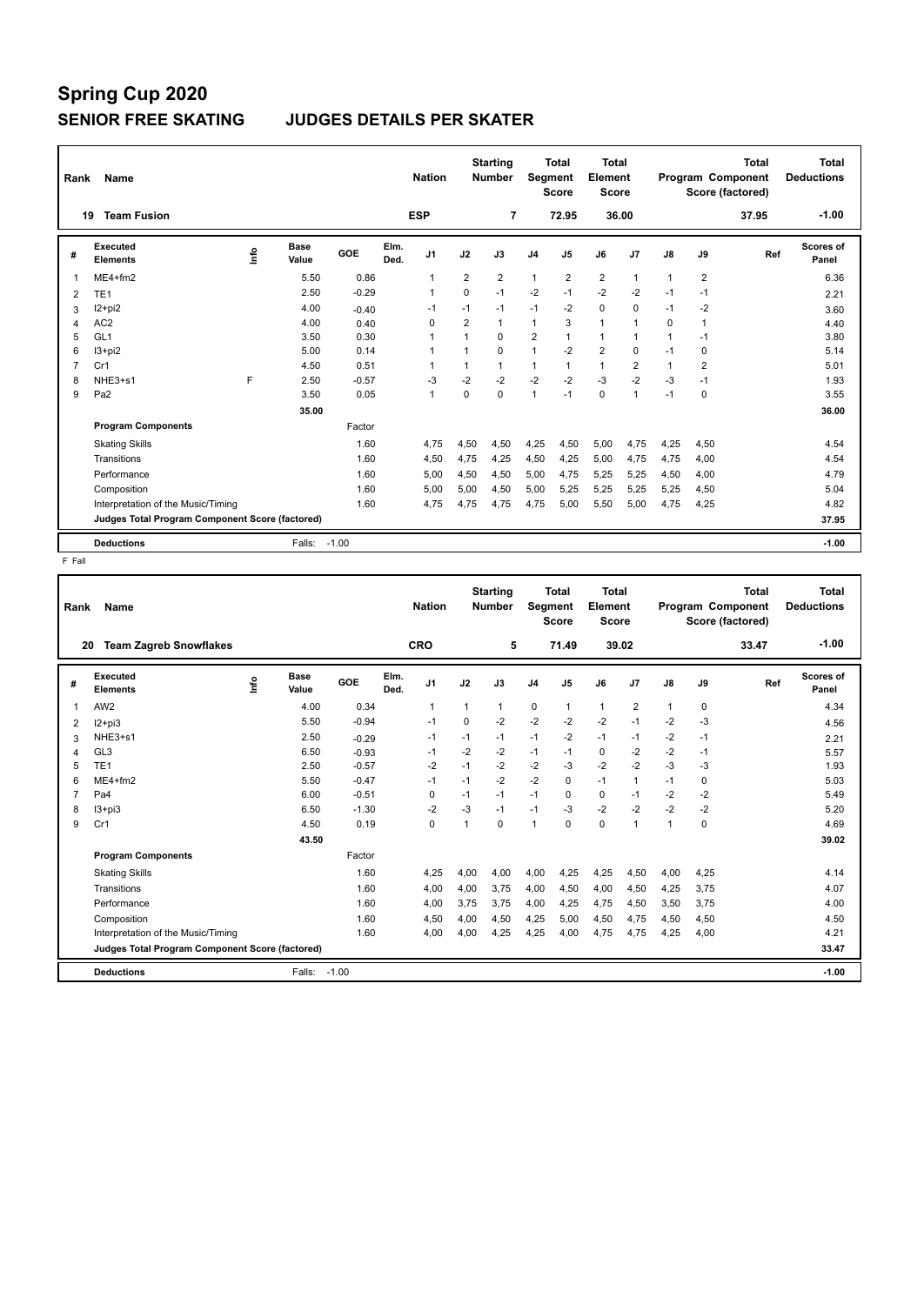#### **SENIOR FREE SKATING JUDGES DETAILS PER SKATER**

| Rank           | Name                                            |                              |         | <b>Nation</b>      |                | <b>Starting</b><br><b>Number</b> |                | <b>Total</b><br>Segment<br><b>Score</b>        | Total<br>Element<br><b>Score</b> |                |          |              | <b>Total</b><br><b>Program Component</b><br>Score (factored) | Total<br><b>Deductions</b> |
|----------------|-------------------------------------------------|------------------------------|---------|--------------------|----------------|----------------------------------|----------------|------------------------------------------------|----------------------------------|----------------|----------|--------------|--------------------------------------------------------------|----------------------------|
| 21             | <b>Team Ice United</b>                          |                              |         | <b>NED</b>         |                | $\mathbf{2}$                     |                | 64.22                                          |                                  | 36.22          |          |              | 28.00                                                        | 0.00                       |
| #              | Executed<br><b>Elements</b>                     | <b>Base</b><br>lnfo<br>Value | GOE     | Elm.<br>J1<br>Ded. | J2             | J3                               | J <sub>4</sub> | J <sub>5</sub>                                 | J6                               | J <sub>7</sub> | J8       | J9           | Ref                                                          | Scores of<br>Panel         |
| $\overline{1}$ | AC <sub>2</sub>                                 | 4.00                         | 0.34    | $\mathbf{1}$       | 1              | $\mathbf{1}$                     | 0              | $\mathbf{1}$                                   | $\mathbf{1}$                     | $\mathbf{1}$   | 0        | $\mathbf{1}$ |                                                              | 4.34                       |
| $\overline{2}$ | $13+pi2$                                        | 5.00                         | $-0.07$ | $\Omega$           | $\overline{2}$ | $\Omega$                         | $\Omega$       | $\Omega$                                       | $\mathbf 0$                      | $\Omega$       | $-1$     | $-1$         |                                                              | 4.93                       |
| 3              | $ME4 + fm2$                                     | 5.50                         | $-0.16$ | $-1$               | $\Omega$       | $-1$                             | $-1$           | $\Omega$                                       | $\Omega$                         | $\Omega$       | $\Omega$ | 0            |                                                              | 5.34                       |
| Δ              | GL <sub>2</sub>                                 | 4.50                         | $-0.77$ | -3                 | $-1$           | $-2$                             | $-2$           | $-2$                                           | $-1$                             | $-1$           | $-2$     | $-2$         |                                                              | 3.73                       |
| 5              | $NHE3+s1$                                       | 2.50                         | $-0.29$ | $-2$               | $\Omega$       | $-1$                             | $-1$           | $-1$                                           | $-2$                             | $-1$           | $-1$     | $-1$         |                                                              | 2.21                       |
| 6              | Pa4                                             | 6.00                         | $-0.60$ | $-1$               | $\Omega$       | $-1$                             | $-1$           | $-1$                                           | $-1$                             | $-1$           | $-1$     | $-2$         |                                                              | 5.40                       |
| 7              | $12+pi2$                                        | 4.00                         | $-0.29$ | $-1$               | $\Omega$       | $-2$                             | 0              | $-2$                                           | $-1$                             | $\Omega$       | $-1$     | $\Omega$     |                                                              | 3.71                       |
| 8              | TE <sub>1</sub>                                 | 2.50                         | $-0.50$ | $-2$               | $-1$           | $-2$                             | $-2$           | $-2$                                           | $-2$                             | $-2$           | $-2$     | $-2$         |                                                              | 2.00                       |
| 9              | Cr1                                             | 4.50                         | 0.06    | $\Omega$           | 1              | $\Omega$                         | $-1$           | $\overline{1}$                                 | $\Omega$                         | $\mathbf{1}$   | $\Omega$ | $-1$         |                                                              | 4.56                       |
|                |                                                 | 38.50                        |         |                    |                |                                  |                |                                                |                                  |                |          |              |                                                              | 36.22                      |
|                | <b>Program Components</b>                       |                              | Factor  |                    |                |                                  |                |                                                |                                  |                |          |              |                                                              |                            |
|                | <b>Skating Skills</b>                           |                              | 1.60    | 3,25               | 3,25           | 3,50                             | 3,00           | 3,75                                           | 3,50                             | 3,50           | 3,25     | 3,00         |                                                              | 3.32                       |
|                | Transitions                                     |                              | 1.60    | 2,75               | 3,50           | 3,00                             | 2,75           | 3,25                                           | 3,00                             | 3,75           | 3,50     | 3,50         |                                                              | 3.21                       |
|                | Performance                                     |                              | 1.60    | 3,00               | 3,50           | 3.75                             | 3,25           | 4,00                                           | 3,25                             | 3,75           | 4,00     | 3,75         |                                                              | 3.61                       |
|                | Composition                                     |                              | 1.60    | 3,25               | 3,75           | 3,50                             | 3,50           | 4,75                                           | 3,50                             | 4,00           | 5.00     | 3,75         |                                                              | 3.82                       |
|                | Interpretation of the Music/Timing              |                              | 1.60    | 3,00               | 3,50           | 3,75                             | 3,50           | 3,75                                           | 3,25                             | 3,75           | 4,25     | 3,25         |                                                              | 3.54                       |
|                | Judges Total Program Component Score (factored) |                              |         |                    |                |                                  |                |                                                |                                  |                |          |              |                                                              | 28.00                      |
|                |                                                 |                              |         |                    |                |                                  |                |                                                |                                  |                |          |              |                                                              |                            |
|                | <b>Deductions</b>                               |                              |         |                    |                |                                  |                |                                                |                                  |                |          |              |                                                              | 0.00                       |
| Rank           | Name                                            |                              |         | <b>Nation</b>      |                | <b>Starting</b><br><b>Number</b> |                | <b>Total</b><br><b>Segment</b><br><b>Score</b> | Total<br>Element<br><b>Score</b> |                |          |              | <b>Total</b><br>Program Component<br>Score (factored)        | Total<br><b>Deductions</b> |
|                |                                                 |                              |         |                    |                |                                  |                |                                                |                                  |                |          |              |                                                              |                            |

|   | <b>Team Sweet Mozart</b><br>22                  |                              |         |              | <b>AUT</b>     |              | 3            |                | 59.54          |              | 31.70 |               |             | 27.84 | 0.00               |
|---|-------------------------------------------------|------------------------------|---------|--------------|----------------|--------------|--------------|----------------|----------------|--------------|-------|---------------|-------------|-------|--------------------|
| # | Executed<br><b>Elements</b>                     | <b>Base</b><br>lnfo<br>Value | GOE     | Elm.<br>Ded. | J <sub>1</sub> | J2           | J3           | J <sub>4</sub> | J <sub>5</sub> | J6           | J7    | $\mathsf{J}8$ | J9          | Ref   | Scores of<br>Panel |
| 1 | $ME3+fm2$                                       | 5.00                         | 0.21    |              | $\Omega$       | $\mathbf{1}$ | $\mathbf{1}$ | $\mathbf{1}$   | $\Omega$       | $\mathbf{1}$ | 1     | $-1$          | $-1$        |       | 5.21               |
| 2 | AC <sub>2</sub>                                 | 4.00                         | $-0.17$ |              | $-1$           | 0            | 0            | $\mathbf 0$    | 0              | $\mathbf 0$  | $-1$  | $-1$          | $-2$        |       | 3.83               |
| 3 | TE <sub>1</sub>                                 | 2.50                         | $-0.54$ |              | $-2$           | $-2$         | $-2$         | $-2$           | $-2$           | $-3$         | $-1$  | $-2$          | -3          |       | 1.96               |
| 4 | $12+pi1$                                        | 2.00                         | $-0.63$ |              | $-2$           | $-2$         | -4           | $-4$           | -3             | $-3$         | $-3$  | $-4$          | -3          |       | 1.37               |
| 5 | GL <sub>2</sub>                                 | 4.50                         | $-0.58$ |              | $-2$           | $-1$         | $-1$         | $-1$           | $-1$           | $-1$         | $-1$  | $-2$          | $-3$        |       | 3.92               |
| 6 | Pa <sub>2</sub>                                 | 3.50                         | $-0.15$ |              | $-1$           | 1            | $-1$         | $\mathbf 0$    | $-1$           | 0            |       | $-1$          | $-2$        |       | 3.35               |
|   | $12+pi3$                                        | 5.50                         | 0.08    |              | $-1$           |              | 0            | $\mathbf 0$    | 0              | 0            |       | $\Omega$      | 0           |       | 5.58               |
| 8 | NHE3+s1                                         | 2.50                         | $-0.46$ |              | $-1$           | $-2$         | $-2$         | $-2$           | $-3$           | $-2$         | 0     | $-2$          | $-2$        |       | 2.04               |
| 9 | Cr1                                             | 4.50                         | $-0.06$ |              | $-1$           |              | $\Omega$     | $\mathbf 0$    | $-1$           | $-1$         |       | $\Omega$      | $\mathbf 0$ |       | 4.44               |
|   |                                                 | 34.00                        |         |              |                |              |              |                |                |              |       |               |             |       | 31.70              |
|   | <b>Program Components</b>                       |                              | Factor  |              |                |              |              |                |                |              |       |               |             |       |                    |
|   | <b>Skating Skills</b>                           |                              | 1.60    |              | 3,50           | 3,00         | 3,75         | 3,50           | 3,25           | 3,25         | 4,00  | 3,75          | 3,25        |       | 3.46               |
|   | Transitions                                     |                              | 1.60    |              | 3,00           | 3,25         | 3,50         | 3,00           | 2,75           | 3,00         | 4,00  | 3,50          | 3,50        |       | 3.25               |
|   | Performance                                     |                              | 1.60    |              | 2,75           | 3,25         | 3,75         | 3,75           | 3,25           | 3,25         | 4,25  | 3.75          | 3,75        |       | 3.54               |
|   | Composition                                     |                              | 1.60    |              | 3,50           | 3,50         | 4,00         | 3,75           | 3,75           | 3,00         | 4,50  | 4,00          | 4,00        |       | 3.79               |
|   | Interpretation of the Music/Timing              |                              | 1.60    |              | 3,00           | 3,00         | 3,50         | 4,00           | 3,00           | 3,00         | 4,25  | 3,50          | 3,50        |       | 3.36               |
|   | Judges Total Program Component Score (factored) |                              |         |              |                |              |              |                |                |              |       |               |             |       | 27.84              |
|   | <b>Deductions</b>                               |                              |         |              |                |              |              |                |                |              |       |               |             |       | 0.00               |